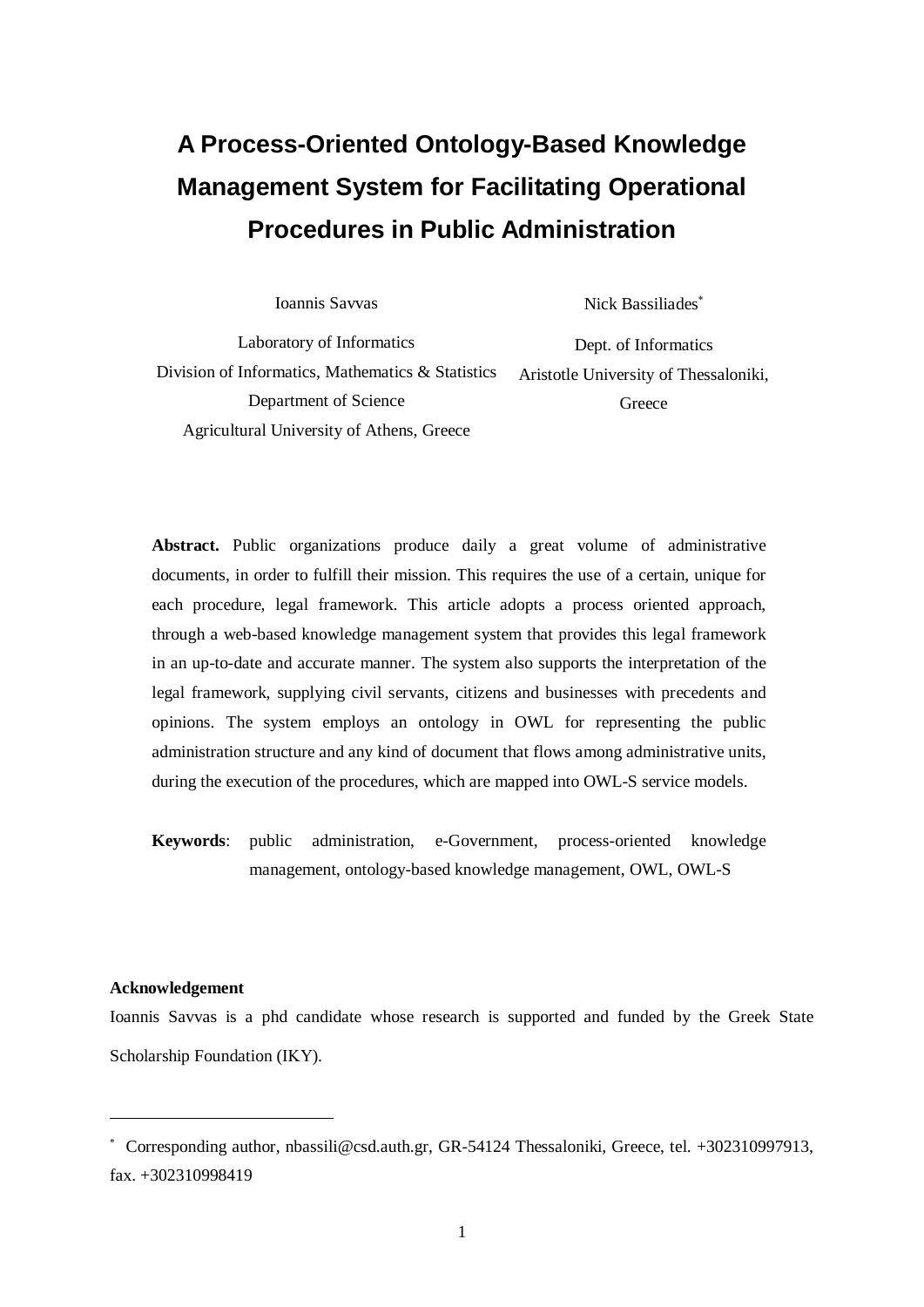## **1 Introduction**

The emergence of e-government as concept and practice is a significant development for public administration during the last decade. The main objective of e-Gov is the development of user-friendly and efficient services for citizens and business and semantic interoperability is a vital issue to solve within this domain. Currently the legal and e-Gov Semantic Web applications are still in an experimental phase, but their potential impact on social, economical and political issues is extremely significant. Web powered semantics could help the e-Gov by engineering inter-operable public administration procedures, facilitating *the performance of daily routine procedures* and helping inexperienced civil servants with new tasks, leading "knowledge based government, in a knowledge based economy and society".

Knowledge is now a major driving force for organizational change and wealth creation, and effective knowledge management is an increasingly important source of competitive advantage and a key to the success of modern organizations [\[8\],](#page-22-0) [\[12\].](#page-22-1) As a result, companies are now implementing knowledge management processes and its supporting technologies. Knowledge management systems (KMS) are a class of IS developed to support and enhance the organizational processes of knowledge creation, storage/retrieval, transfer and application [\[2\],](#page-22-2) [\[4\].](#page-22-3)

Knowledge elicitation, acquisition and transfer are important sub-processes of knowledge management. Each deals with some phase of the process used by a manager when seeking out facts, advice, opinions or the expertise in order to make a decision or address an issue. Problem-solving usually involves both search and access to previously created knowledge [\[15\].](#page-23-0) Especially knowledge transfer refers to the focused and intentional communication of knowledge from a source to a recipient to serve specific purposes [\[10\].](#page-22-4)

A common feature in all democracies all along the world is the use of documental support for every operation undertaken by public administrations [\[21\].](#page-23-1) We have worked in the development of a software system for the management of the preamble of administrative acts, which will allow the automatic retrieval and synthesis of the law in force and supportive material for the act's grounds for decision. Furthermore, all the legislation and supportive material would be available in an electronic text form, through the locally kept metadata that precisely define their content and context. In this way, certain Operational Procedures in Public Administration are facilitated acquiring homogeneity and becoming experience-independent, as inexperienced public servants have available the knowledge of the more experienced ones.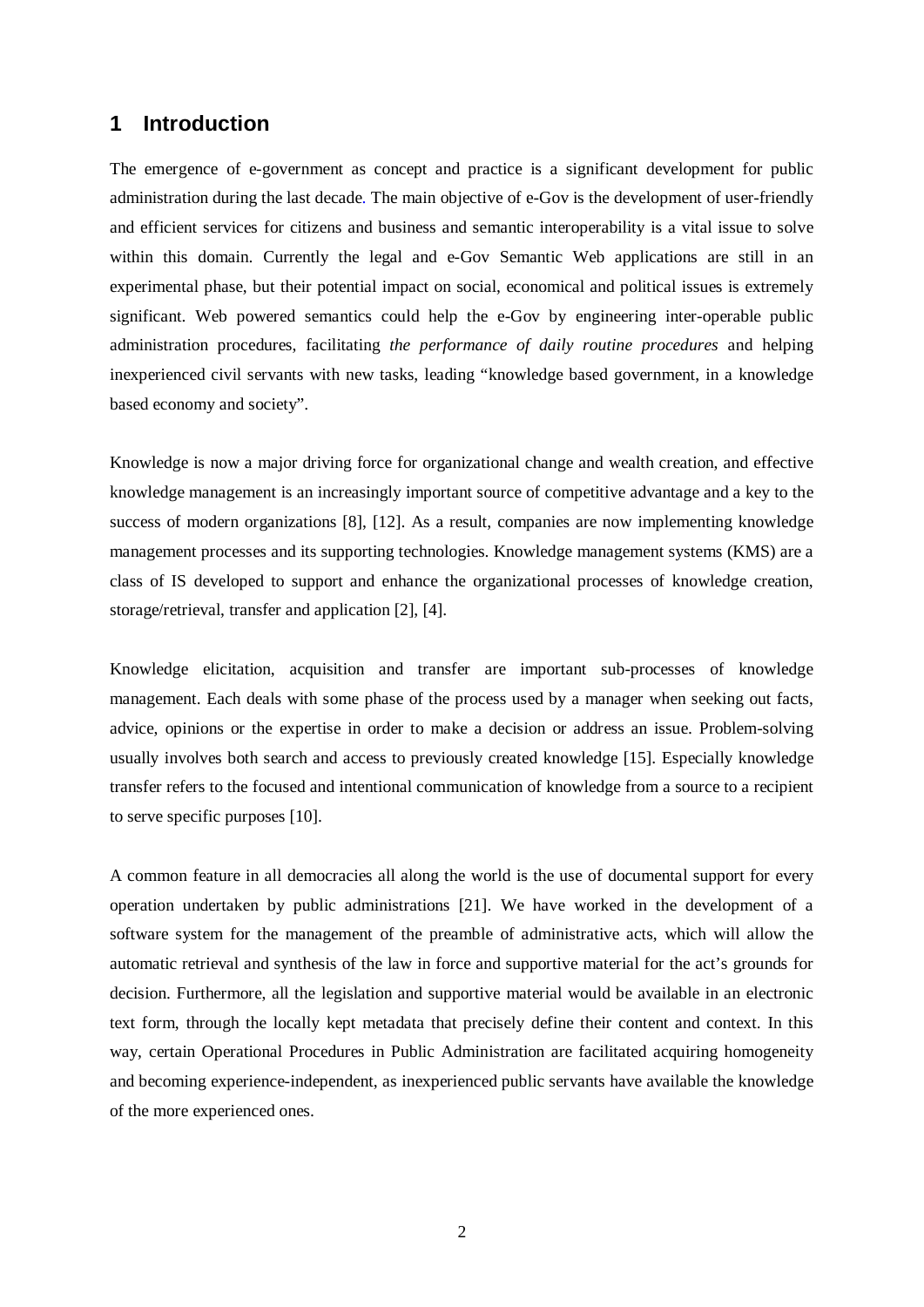In this article we first specify the problem scope and parameters. Then, we briefly overview the various scientific fields that our problem belongs to and we review significant related work efforts that took place or still evolving. Finally, we propose a practical solution and we discuss possible benefits of its application.

# **2 The problem**

Each public organization produces a huge amount of public documents, both administrative acts ("performatives") and informative ones. An administrative act is produced by an authorized body and it is directed to the external environment of public administration, i.e. it concerns citizens and businesses.

The problem is two fold. It concerns both the composition of an administrative act and its grounds for decision. It is based on the availability of an up to date legal framework and to the provision of the right knowledge to the right public servant, the right moment, for the right case.

Inaccuracies that lead to the production of unfavorable administrative acts are not usually on purpose. On the other hand, improper reasoning of administrative acts that illustrate public interest turns them to "collapse" in courts. In both cases acts have rest on insufficient knowledge, false understanding and interpretation of the legal framework. They contribute nevertheless to efficiency deficits and financial damages of the organization and public administration as a whole.

Recent researches (e.g. The Institute for Citizen Centred Service) [\[26\],](#page-23-2) show that a usual problem regarding citizen satisfaction from the e-government is the heterogeneity of the administrative acts i.e the decision depends on civil servant's personal knowledge and experience. Indeed in handling different cases civil servants have a certain discretion margin. Usually, if the analogy of a case and the applicable norm is not completely clear, they can assume that an analogy exists due to this discretion. This brings to surface the matter of transparency, which is an EU's strategic objective of e-gov beyond 2005.

Public documents are structured by following certain rules and forms. The distinction between elements that each public document must possess is as follows:

- Before main text elements
- Main text's elements and
- After main text elements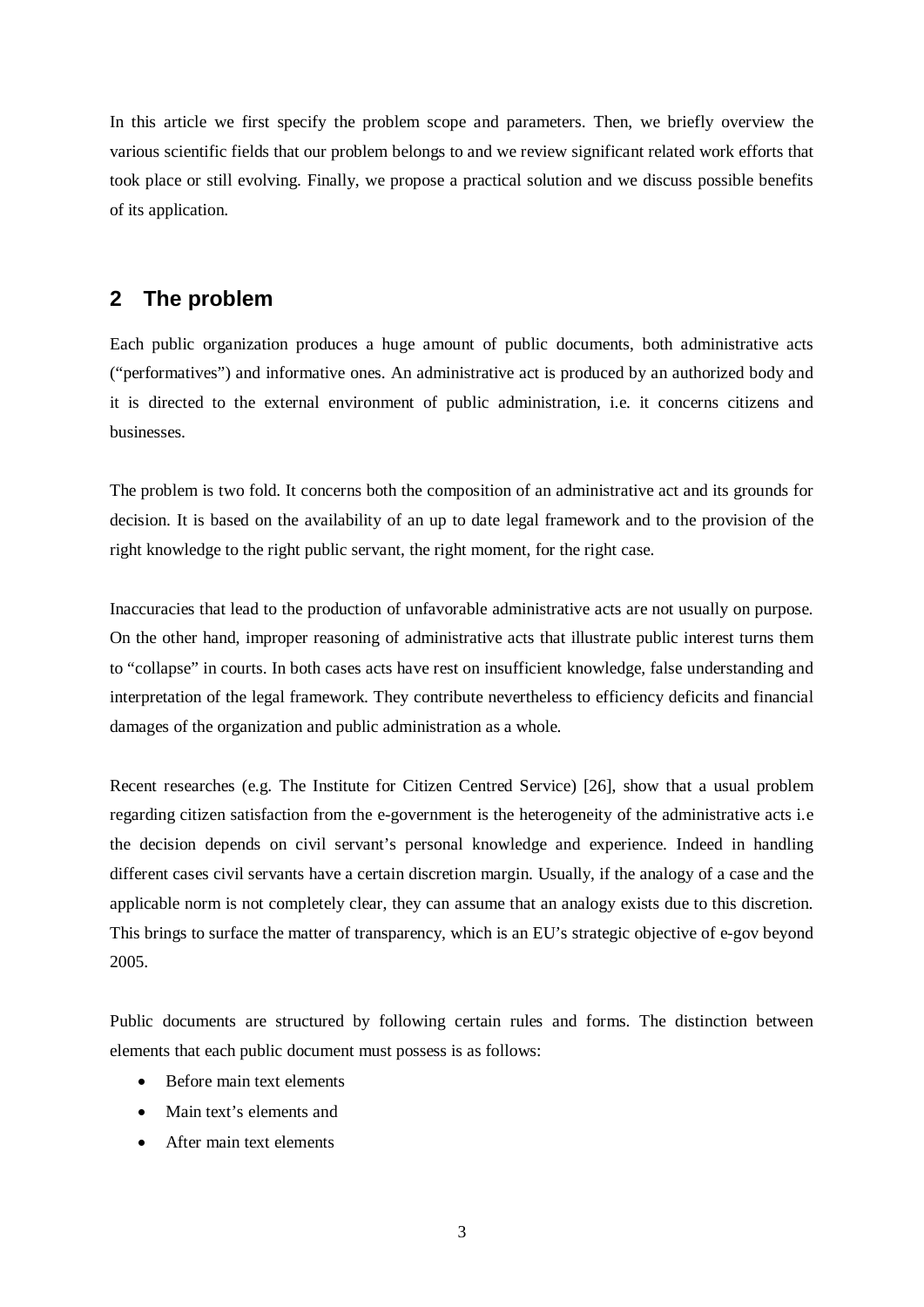Especially concerning Decisions of Public Administration (acts), the main text has its own basic rules regarding structure and appearance. The basic characteristics of decision texts are explicitness, accurateness, briefness, rationalism and use of simple language. Decisions are legislative acts and they might be normative or personal/individual. They are divided in two parts: preamble and pronouncement (see [Figure 1\)](#page-3-0).



**Figure 1.** A sample public administration act.

<span id="page-3-0"></span>In the **preamble,** which begins with the phrase "Having in mind", all the valid legislation that provides the administration with the obligation or ability to produce the act, is presented. At the end of the preamble, the reason for which this act is produced is presented, in other words its grounds for decision, either because this is required by the regulation or because it is obligatory by the act's nature.

**Reasoning** generally refers to the legislation that regulates the production of an administrative act and its interpretation. It also recognises the existence of the required real and legal conditions that allow or oblige the public organization to issue an administrative act. We refer to "special reasoning" when there is reference to the provision that is applied and full presentation of all the indications and elements that had been taken into consideration or had been related to the judgment.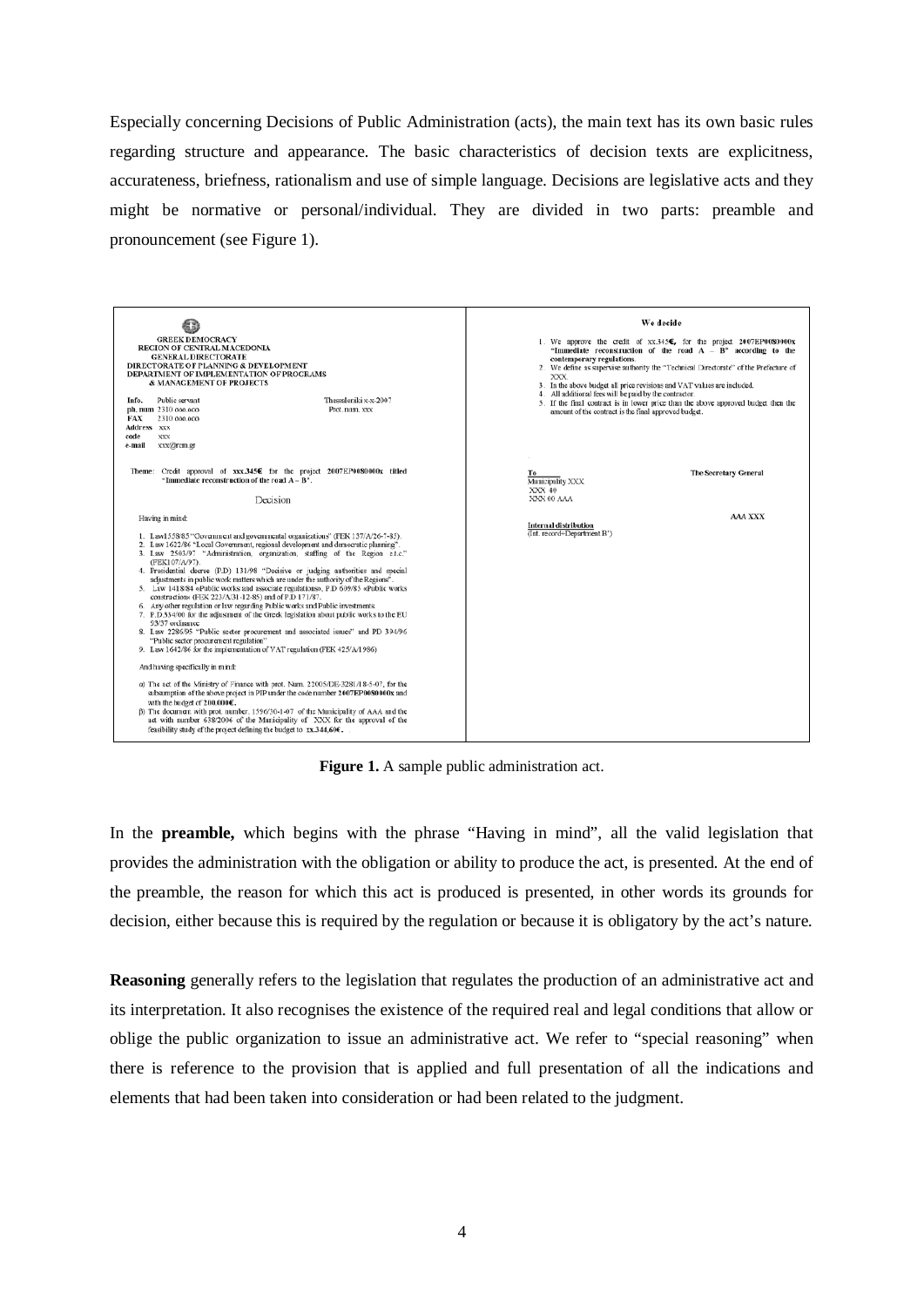Insufficient or vague reasoning is equivalent to inexistent reasoning and it implies - as in the case of non reasoning - invalidity of the act. The existence of reasoning provides citizens and judges with the ability to check whether the legal act is produced to satisfy public interest or to secure citizens and if it is in line with the relevant legislative framework. The Code of Administrative Procedures foresees that all (favorable or unfavorable) administrative individual acts have to provide reasoning on their main body. The lack of reasoning is fault and forms a reason for annulment cassation.

The operation of a system that would be in position to provide the proper legal framework for the production of an act, concerns both public servants who are responsible for that and citizens/businesses to which the act is addressed to. It promotes and supports the principle of the "proper function of public administration". Finally the use of a knowledge base of precedents of acts, opinions and jurisprudence, adheres to the principles of "good administration". These principles govern the management of public organizations.

## **3 Scientific framework**

The Semantic Web (SW) has been in the focus of the AI community since 2001 and at this moment needs real-world use cases, in order to demonstrate its added (business) value [\[1\].](#page-22-5) The Semantic Web provides a common framework that allows data to be shared and reused across application, enterprise, and community boundaries. SW is important for the development and use of the digital content in heterogeneous networks and transforms a pre-existing network to a knowledge- and service-sharing environment.

SW is a collaborative effort led by W3C [\[27\]](#page-23-3) with participation from a large number of researchers and industrial partners. It is based on the Resource Description Framework (RDF) and the OWL Web Ontology Language (OWL) as W3C Recommendations, which are considered as basic knowledge technologies, i.e. semantic networks (RDF) and (description) logics (OWL). RDF is used to represent information and to exchange knowledge in the Web. OWL is used to publish and share sets of terms called ontologies, supporting advanced Web search, software agents and knowledge management.

On the other hand, the domain of e-government is unique because of its enormous challenge to achieve interoperability, given the manifold semantic differences of interpretation of, for example, law, regulations, citizen services, administrative processes, best-practices, and the many different languages to be taken into account within and across regions, nations and continents.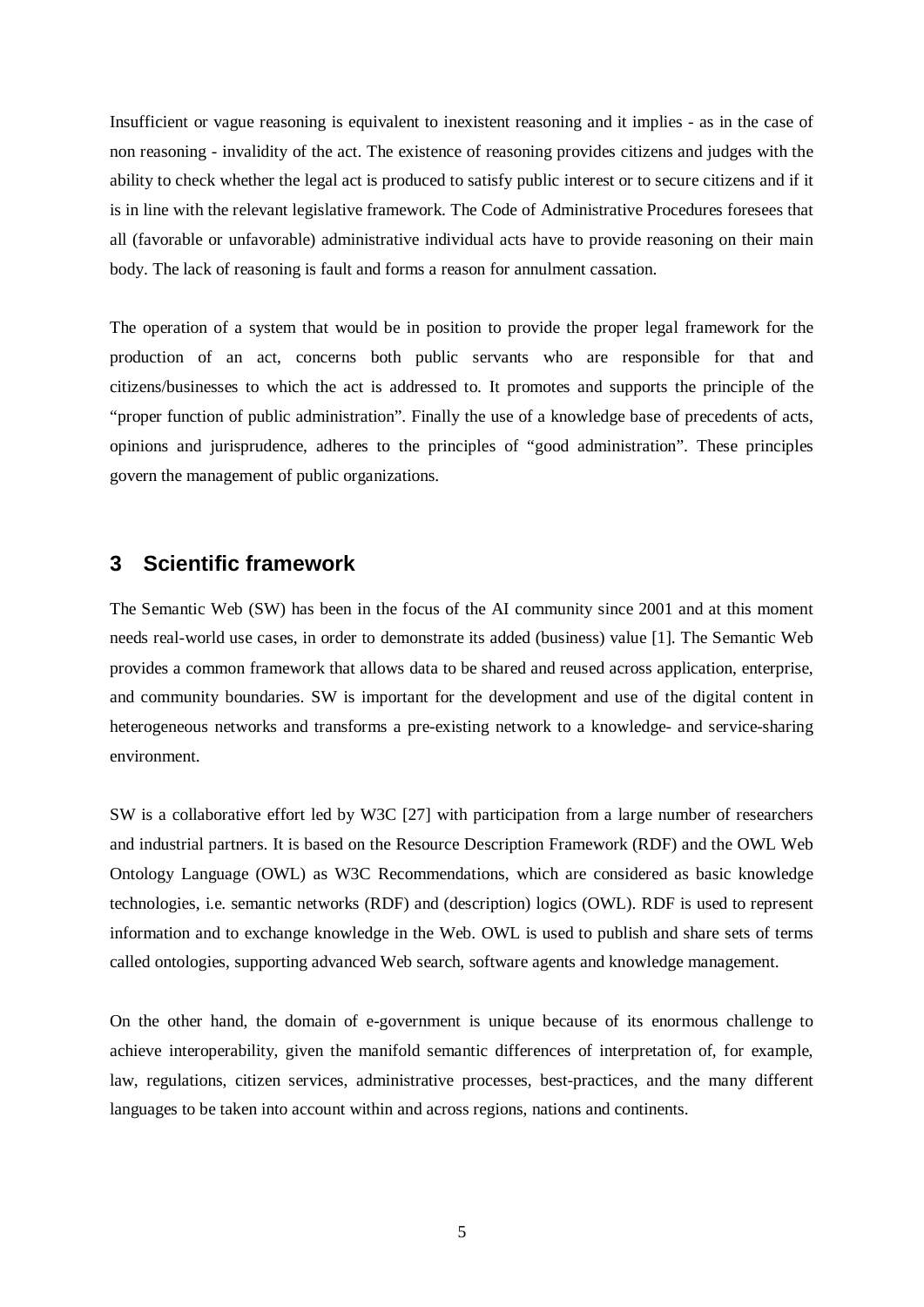Interoperability is a critical issue for the development of modern e-government services. EC documents stress its role not as a simple technical matter concerning net linkage but as basic precondition of knowledge sharing and reuse among networks and reorganization of administrative procedure for better supporting services. There are three kinds of interoperability: technical, organizational and semantic. The first one concerns system linkage and defines standards, protocols and data forms. The second refers to information exchange in a comprehensive matter in and between administrations locally or internationally and between private and public sector. The third one concerns service enhancement by transforming internal function and interaction rules with citizens and use of ICTs [\[6\].](#page-22-6)

Therefore, the combination of these two domains seems to be quite natural: the e-government domain can provide an ideal test bed for existing SW research, and SW technologies can be an ideal platform to achieve the vision of a knowledge-based, user-centric, distributed and networked e-Government. The SW is considered to be the infrastructure upon which all intelligent e-Gov applications will be built in the near future.

The use of the existing/available knowledge is important, but for a government that learns the critical point is the creation of new knowledge. Since the key for the creation of new knowledge lies in the activation of the tacit knowledge [\[16\],](#page-23-4) organizational memory of e government has to focus from explicit to tacit knowledge. This means that generated documents must be enhanced with the knowledge that public servants posses from their experience.

Within the broad field of knowledge management, systems developers continue to struggle with the elicitation and codification of expertise [\[14\].](#page-23-5) An expert is someone who is characterized by superior performance within a specific domain of activity [\[9\].](#page-22-7) The high value of tacit knowledge motivates the organization to attempt to capture it [\[25\].](#page-23-6) An individual's knowledge cannot be useful to others unless it is expressed in such a manner as to be interpretable. Experts cannot not always fully explicate the tacit knowledge they use nor do they need to record it.

The suggested use of a knowledge-based portal in public administration will mainly benefit the routine tasks of back office procedures performed regularly or occasionally by civil servants. It is important though to have in mind the role of legislation and knowledge in the decision making process. To accomplish tasks that public administration caries, huge amount of information and knowledge is collected, created, stored and shared. Legal information has on the same time social and economical dimensions. It is vital for the democracy and citizen's every day life and his/her participation in the democratic procedures. Practical/technical solutions for accessing legal information/knowledge have a social dimension enhancing citizens in understanding them.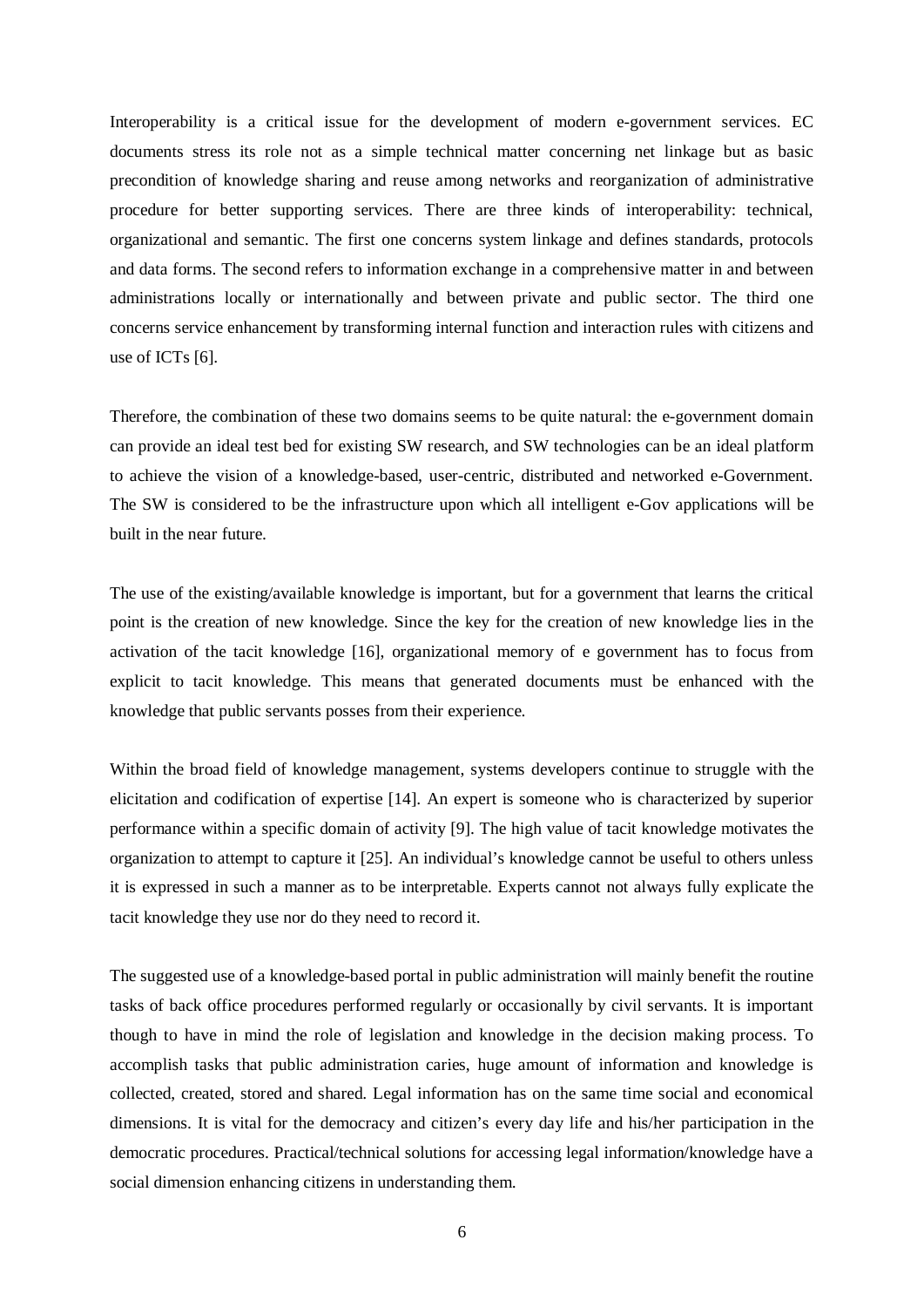## **4 Related Work**

Related work concerns various aspects of the problem we address, namely use of semantic web technologies, like metadata, ontologies, web services, etc., for e-government legal knowledge. To the best of our knowledge there are no systems in the literature for performing semantic-based, goaldriven consultation and knowledge-sharing for administrative procedures and practical use and re-use of legal and administrative texts.

Concerning e-government ontologies, there are projects like the Smartgov project [\[23\]](#page-23-7) or more recent ones like Ontogov [\[18\].](#page-23-8) In the former, an e-government service ontology about generic business activities is described, using the KAON modeling tool [\[17\].](#page-23-9) The ontology comprehends four broad categories: Activity, Organization, Strategy and Marketing. In the latter, a platform which facilitates composition and evolution of e-gov services is described.

Another initiative taken by the Essex County Council within the DIP project [\[5\]](#page-22-8) aims to develop a whole governmental Ontology, modelling a very wide range of concepts related to the British government and other important community agencies, their services and citizens.

Regarding metadata of legal or administrative texts many efforts are in progress, which aim at specifying strict metadata formats in XML/XML Schema for exchanging normative texts in a seamless, syntactically interoperable manner. Such examples are the NIR/PRIN project in Italy [\[19\],](#page-23-10) which concerns the European citizen in eGovernance, studying the legal-philosophical, legal, computer science and economical aspects, LexDania in Denmark, MetaLex in the Netherlands, CHLexML in Switzerland and eLaw in Austria. Special mention is made to CRONOLEX [\[20\],](#page-23-11) which is a system for dynamic representation of laws.

Legal ontologies aim at achieving semantic interoperability through the modelling of the legal domain with respect to legal concepts and law discipline. A number of projects, including e-Court, e-Power, FF Poirot, "Financial Fraud Prevention-Oriented Information Resources using Ontology Technology", CLIME, and SEKT [\[22\],](#page-23-12) aim at improving the access and understanding of large collections of legal information through the Internet, exploiting Semantic Web technologies in the legal domain.

The most relative work with ours is the SEKT project, which provides support to newly recruited judges, based on ontologies of professional legal knowledge [\[3\]](#page-22-9) rather than ontological models for theoretical legal knowledge, as most previous attempts. The ontology was built in OWL Lite as a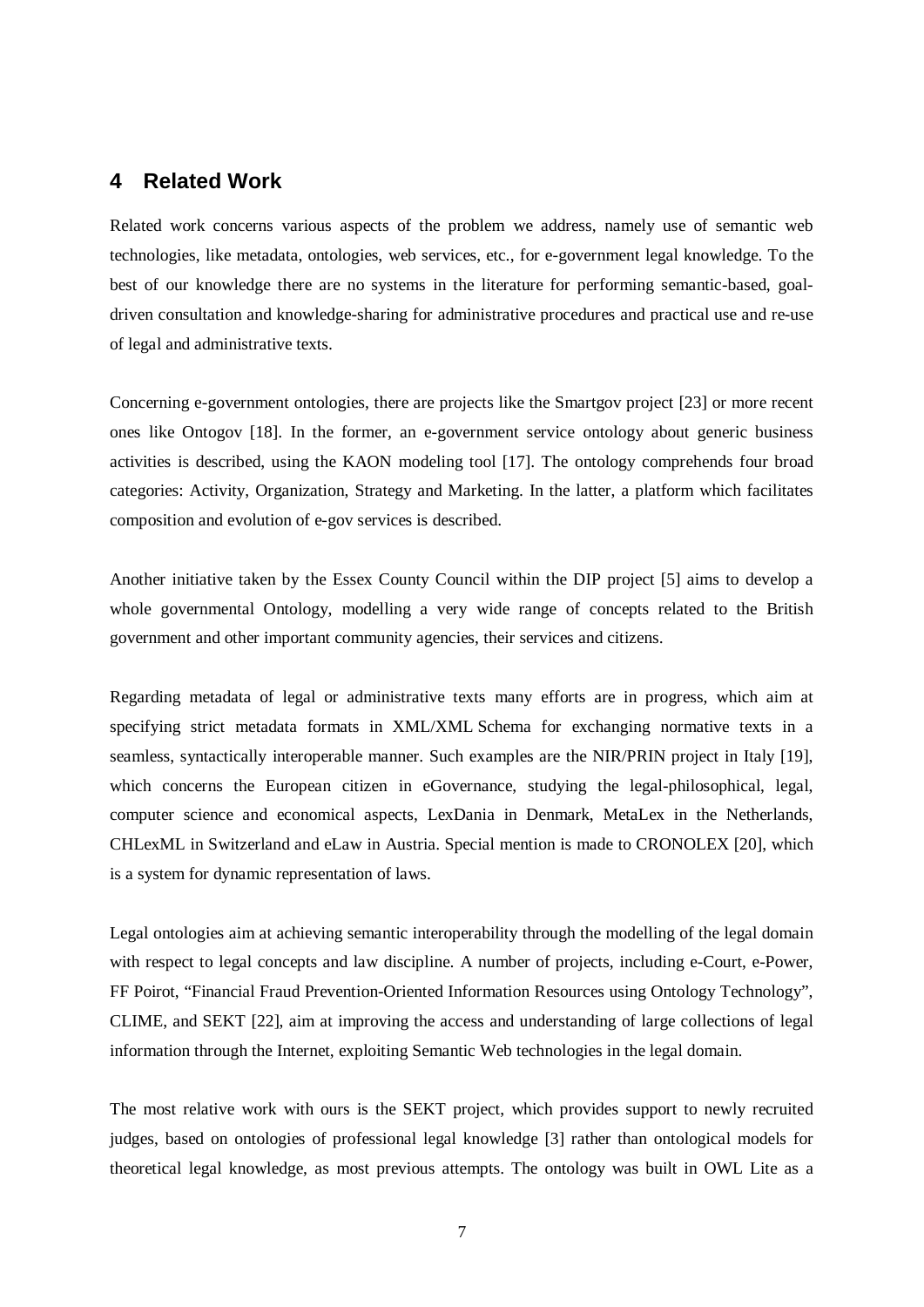specialization of the Proton upper ontology and its structure resulted from the answers that judges gave to a questionnaire in order to reflect every day tasks.

Our system is differentiated from the works presented above since our ontology refers to administrative entities, procedures and documents rather than legal hierarchies. Public administration serves its own goals and objectives by producing acts that have their own rationale, which is quite different from the one of the courts. Acts use laws, as well as jurisprudence and administrative precedents. Additionally our system mainly aims to assist civil servants to compose a "performative" document using the right legal and institutional framework. Furthermore, our approach gives emphasis to the structure of the public administration in order to better represent the units that are pertinent to the production of documents as well as the workflow among them. Procedural aspects of the ontology are represented in a Semantic Web Service framework, namely OWL-S. The purpose for this is twofold: firstly, to allow easy sharing and re-use of the process models among different administration units and, secondly, to cater for future integration into e-government services.

Public administration's structure is specified by laws and it is not a result of the consensus of professionals. Laws, are usually needed, in specific circumstances described by a settled context. Organization of legal norms into legal areas that reflect scientific or professional fields or notions raise complexity for public administration since a legal field may refer to entirely different administration areas. Public administration and whoever interacts with it copes with procedures. These procedures may combine legal rules in a unique way. This might lead to a unique rationale, which is not the aggregation of a number of norms. Therefore, public administration procedures are the result of a combination between legal knowledge and administrative practice. This requires interpretation of the legal framework by the senior officers and the explication of the tacit knowledge of everyday practice.

# **5 Suggested solution**

The suggested system has to serve the following functionalities:

- Support of the civil servants in composing administrative acts, with automatic updating of the legal framework, which is being taken into consideration for their production.
- Support of civil servants and citizens in reasoning and substantiating acts. Provision of access to the relevant laws (parts or whole) as well as to explanatory material concerning act's reasoning, such as precedent acts, opinions of the State Legal Council and decisions of Administrative Courts.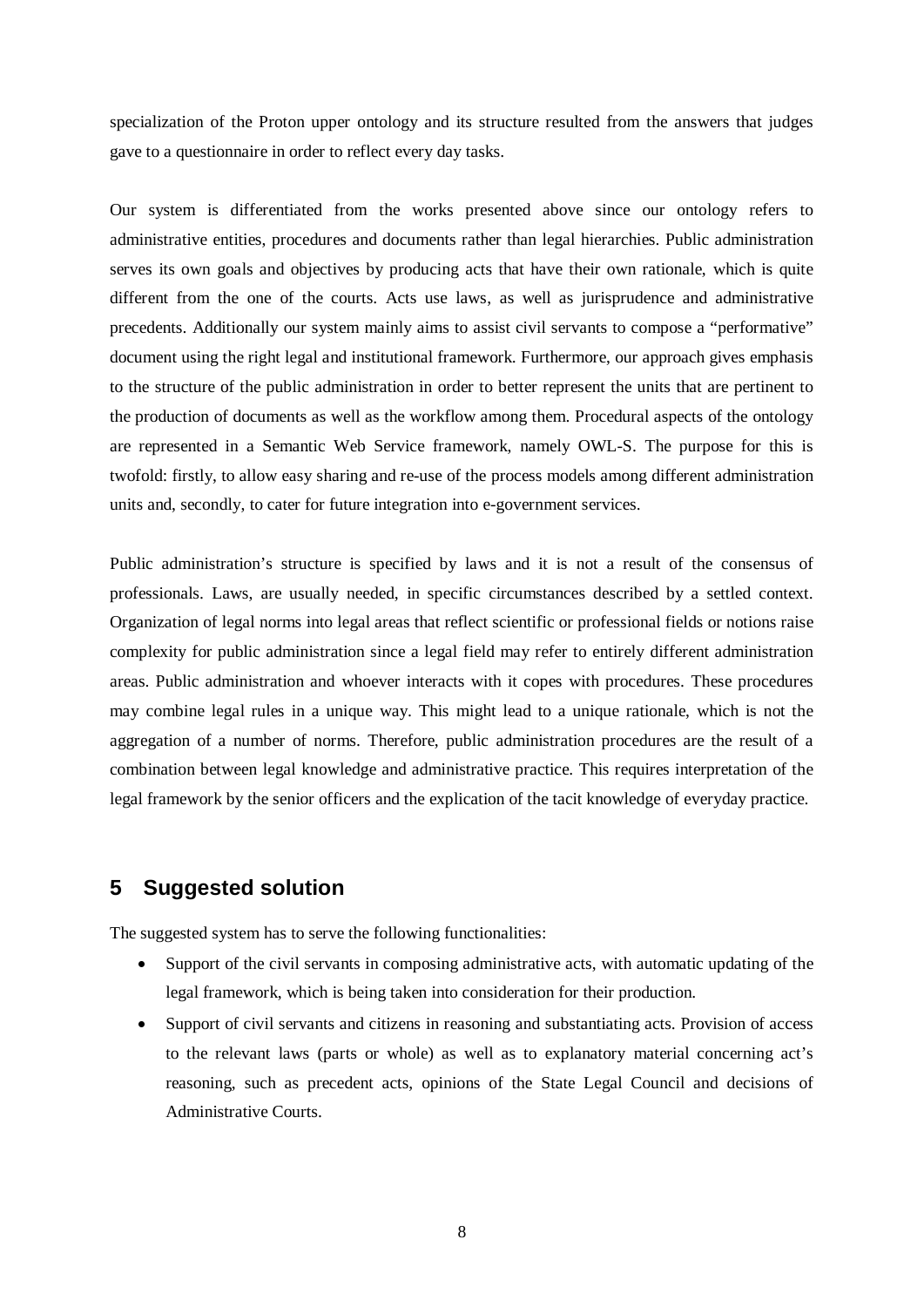## *5.1 System Architecture and Functionality*

The main component of the system is a Knowledge Portal which contains the procedures that each administrative unit performs. The architecture of the portal and its auxiliary modules are shown in [Figure 2.](#page-8-0) The main components of the portal are the *Public Administration Ontology* and the *RDF Metadata Repository* about the various documents needed to feed and guide the public administration procedures in order to produce certain acts, which are the actual products of the procedures. To this end, various auxiliary sub-components are employed, such as the *Administrative Procedure Wizards*, which guide a civil servant throughout the completion of a procedure by using pre-defined templates for the production of administrative documents through a well-defined workflow. These templates are actually part of the Public Administration Ontology. To design the templates, a knowledge engineer cooperated with experts in order to acquire their knowledge. The same process is followed for the depiction of procedures and the tasks that comprise them. Public Administration *Unit supervisors* can revise these templates when needed, based on new administrative practices or guidelines. Furthermore, a *document verifier* can facilitate citizens in verifying the validity of a decision made by the public administration.



**Figure 2.** Architecture of the Administrative Procedures Knowledge Portal

<span id="page-8-0"></span>The RDF Metadata Repository maintains metadata about legal and administrative documents that a civil servant should be aware of. Metadata are actually instantiations of the various document types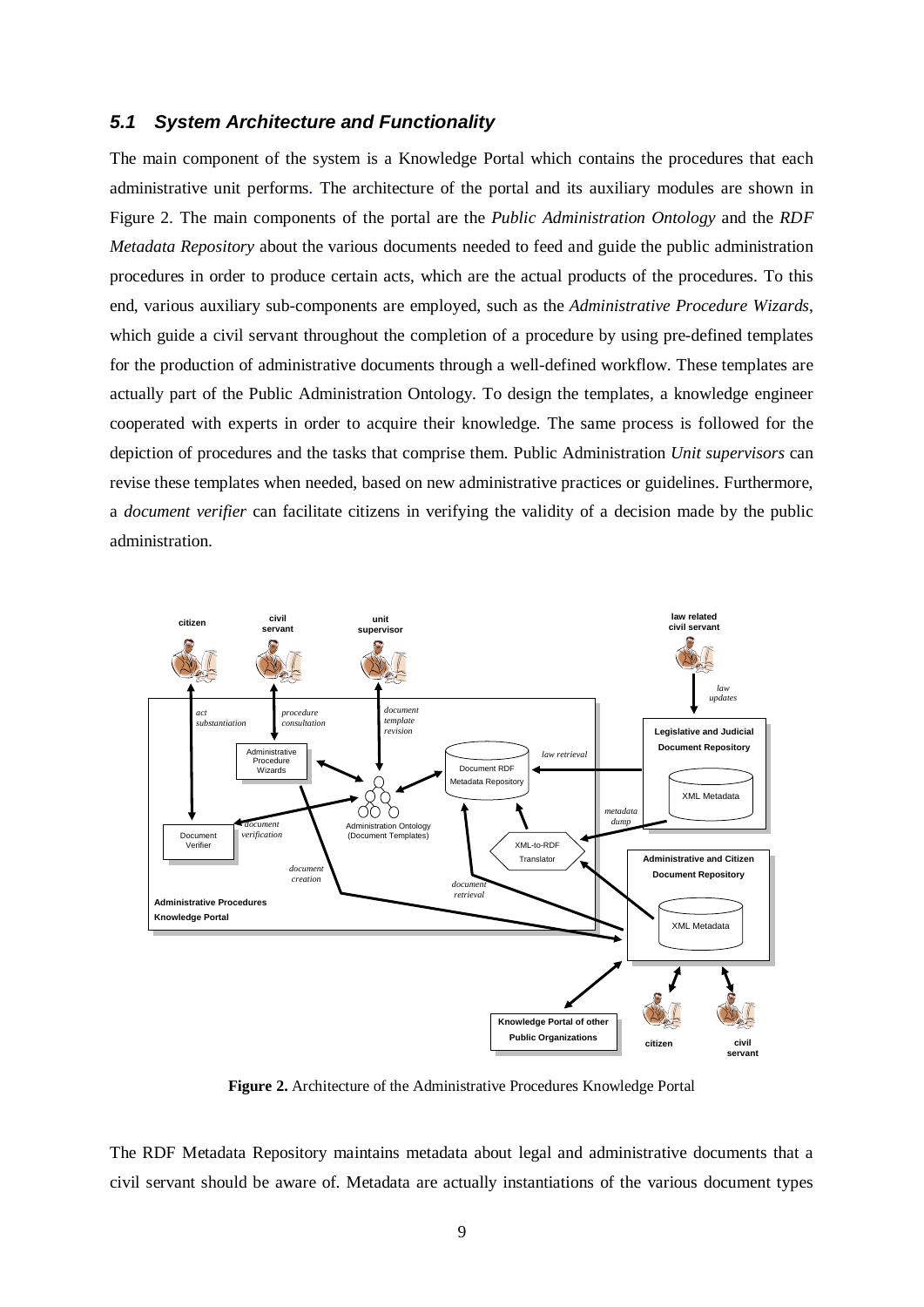defined in the administration ontology. The actual documents are stored in externally administrated document repositories, namely an administrative document repository and a legal document repository. More details on the legal metadata repository will be given in the next sub-section. The administrative documents produced by the system are regularly stored for future reference in some externally administrated document repository. Furthermore, the portal can also have access to such an external administrative document repository that can be populated by other public administration units. The metadata about these documents are synchronized using the mechanism explained in the next sub-section.

#### **5.1.1 The Legal Metadata Repository**

It is important for every public servant to receive an up-to-date legal framework in order to accomplish every day tasks. This is possible with the use of XML-based data structure flexible enough to define all types of legal norms. The data structure has two parts: the metadata of the norm and the text of the norm. The metadata contain information for the identification and description of the legal norm. This information is not part of the text of the norm. It is the part that is updated when another norm modifies (revokes, replaces, cancels or includes) it.

The metadata used in our work are inspired by previous work done in this area, mainly from the PRIN Project [\[20\].](#page-23-11) More specifically, we use the following metadata for each norm:

- Urn: Global identifier of the legal norm.
- Publication date.
- Take effect date (it can have several).
- Approbation date.
- Gazette where the norm was published.
- Unofficial name.
- Issued by.
- Links tags: Links that the norm has with other norms, or with parts of other norms.

The data model was defined via an XML Schema document, where the structure of norms is defined by means of a contents-section-article-paragraph hierarchy. The model is equipped with a basic operator for the management of norm modifications. It is devoted to change the textual content of a norm portion and can be used for deletion of (a part of) the norm (abrogation), or the introduction of a new part of the norm (integration), or the replacement of (a part of) the norm (substitution) [\[7\],](#page-22-10) [\[13\].](#page-23-13)

The XML metadata are regularly dumped onto the RDF metadata repository through an *XML-to-RDF translator*. When a norm is produced that modifies a pre-existing one, the user can realize the change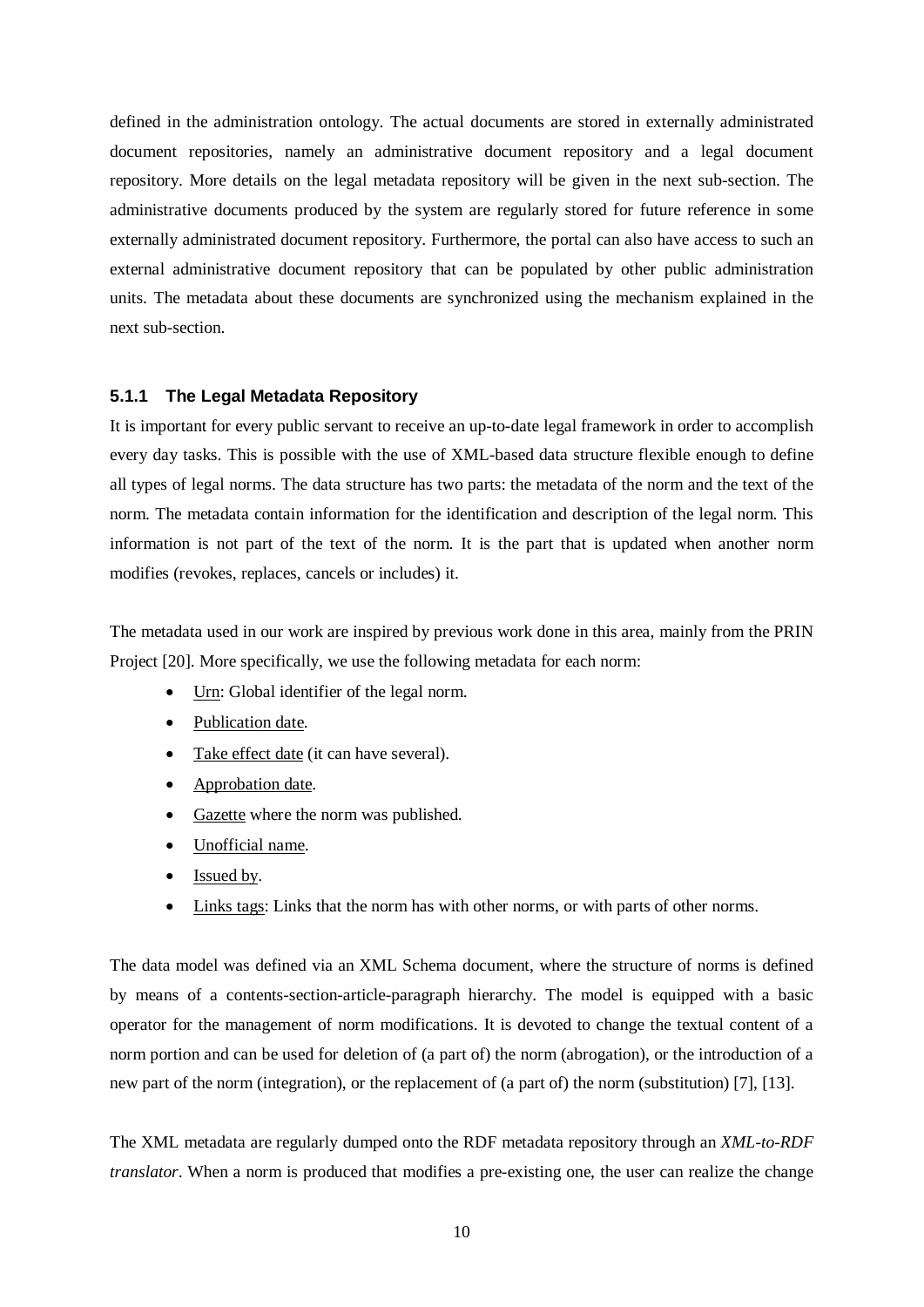through a notification on the screen. This is accomplished by checking at run-time the existence of links within the RDF norm metadata that replace or modify them with newer norms. Additionally, the previous preamble norms can be kept for comparison or even educational purposes.

Public administration's routines do not usually need temporal versioning of norms, as even in the case of an appeal the time lag is very short. If, in any case, the legal status has changed, the law in force when the act was produced can be found through its preamble.

## **5.1.2 The Administration Ontology**

Knowledge is usually captured in ontologies. Building ontologies means entering in a process in which tacit knowledge is made conceptually explicit in a formal machine-readable language. The core element of this knowledge portal is the "ontology of Greek public administration procedures", which represents which types of *documents* are produced by which public administration *units* and how these documents *flow* among these units. The ontology consists of two parts. The first part represents, in OWL, the Greek public administration *structure* (i.e. administration units and their hierarchical relationships) and *documents*, which are either used by these units as a legal framework or they are produced by them. Thus, documents are further divided in Judicial/legislative and Administrative/citizen. In the second part, the *procedures* are represented in OWL-S service models. The ontology is updated continuously as new laws, administrative regulations and procedures are issued.

Public administration structure is specific and it is regulated by laws and decisions. On the "structural aspect" of the ontology, all agents (actors) of the administrative universe of discourse are included [\(Figure 3\)](#page-11-0), namely the three independent authorities (judicial, administrative and legislative), as well as citizens and businesses. In this paper we consider in detail only the structure of the administrative authority.

Procedures of judicial and legislative authorities are beyond scope and objectives of this work. We consider only the products of these procedures, which are jurisprudence and laws respectively [\(Figure](#page-11-1)  [4\)](#page-11-1). These products may be used as supportive material in the reasoning phase or as inputs in public administration's procedures.

The structure of public administration is hierarchical. President of the Republic and Prime Minister are on the top, having discernible power and roles. They produce administrative acts, through certain procedures. Cabinet is also on the top. A hierarchy Ministry-General Secretariat-General Directorate-Directorate-Department follows, plus the Bureau, which may belong to one of the above entities. This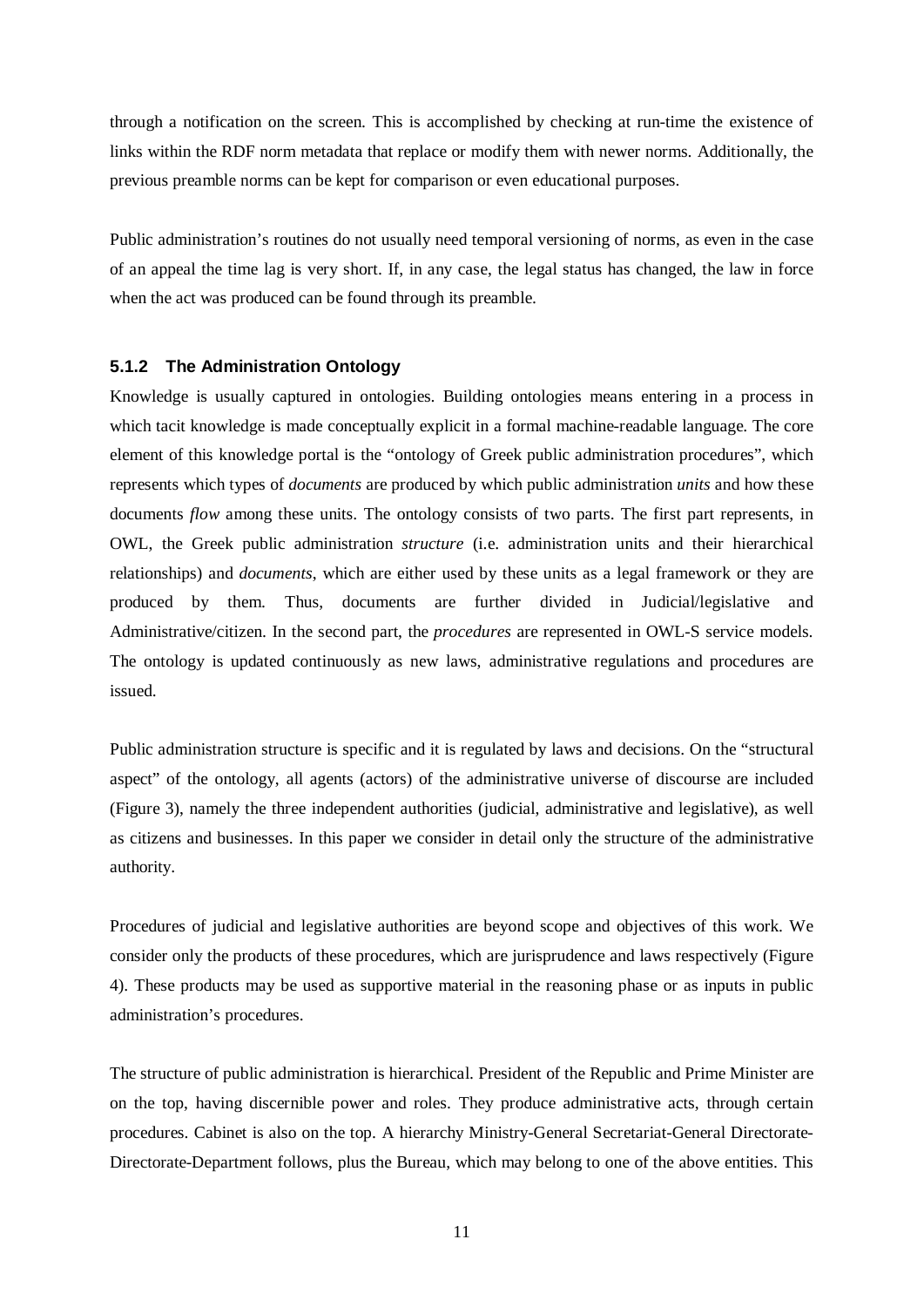hierarchical relationship is represented by "belongs to" and "supervised by" properties [\(Figure 3](#page-11-0) - topleft).



<span id="page-11-0"></span>Figure 3. The structural aspect of the ontology of public administration procedures.



**Figure 4.** The textual aspect of the ontology of public administration procedures.

<span id="page-11-1"></span>Concerning the public administration document type hierarchy [\(Figure 4\)](#page-11-1), we distinguish four major classes: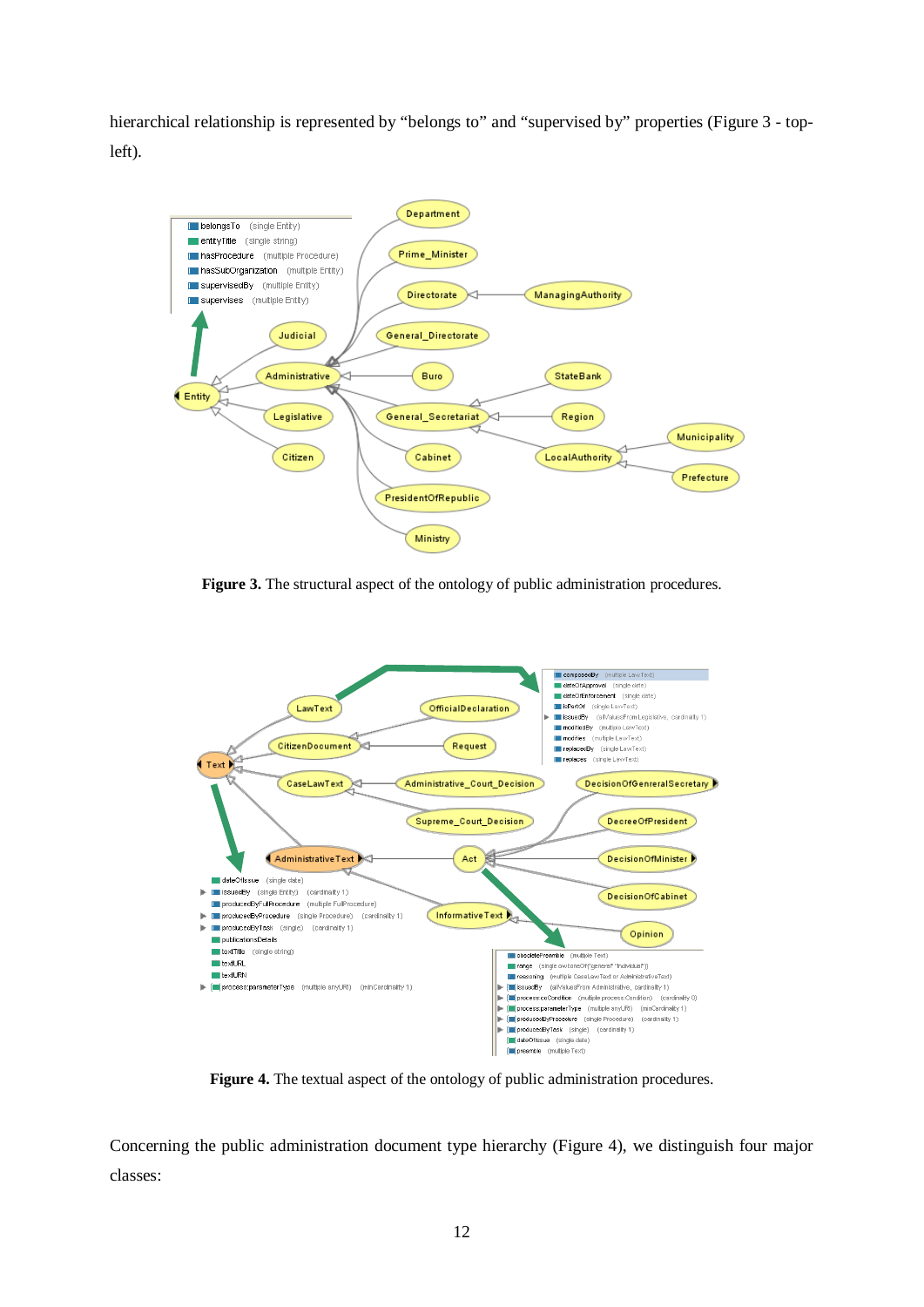- Administrative documents, i.e. documents produced by public administration, which can be either *informative*, i.e. they do not have actual impact on the real world but they just inform a citizen or an administrative unit about something, or *acts*, i.e. the decisions have an impact for citizens or business (e.g. an approval for funding). Administrative documents also play the role of *products* of public administration procedures.
- Citizen documents, i.e. simple documents that are produced by the citizen and are used as input to the public administration, such as requests and declarations,
- Laws, i.e. documents that set the legal framework of the public administration and have a general validity, i.e. they are applied in any case,
- Case Law, i.e. decisions made by the Supreme Court or an administrative court in the past and are regularly used for decision making. Case Laws are usually made on individual cases and they are used as a guideline for new cases, but sometimes they refer not to individual citizens but to a broader category of people (regulatory acts).

The public administration procedure ontology is represented as an extension to OWL-S [\(Figure 5\)](#page-12-0). The key concepts of the ontology are procedures, full procedures, and tasks. Full procedures are composed by one or more procedures and procedures are composed by one or more tasks. Every procedure (and task) has a name which declares or indicates its objectives. The language used to depict this objective might not be strictly administrative. Thus, each procedure has a name, title and a short description providing the possibility to citizens and inexperienced civil servants to understand its aim. The title of an administrative act is used as a title for the procedure that produces this act.



Figure 5. The public administration procedure ontology as an extension of OWL-S

<span id="page-12-0"></span>*Tasks* are atomic activities that cannot be further cut down to smaller ones, performed by a single administration unit. Every task has just "title" as it is always used in the framework of a procedure.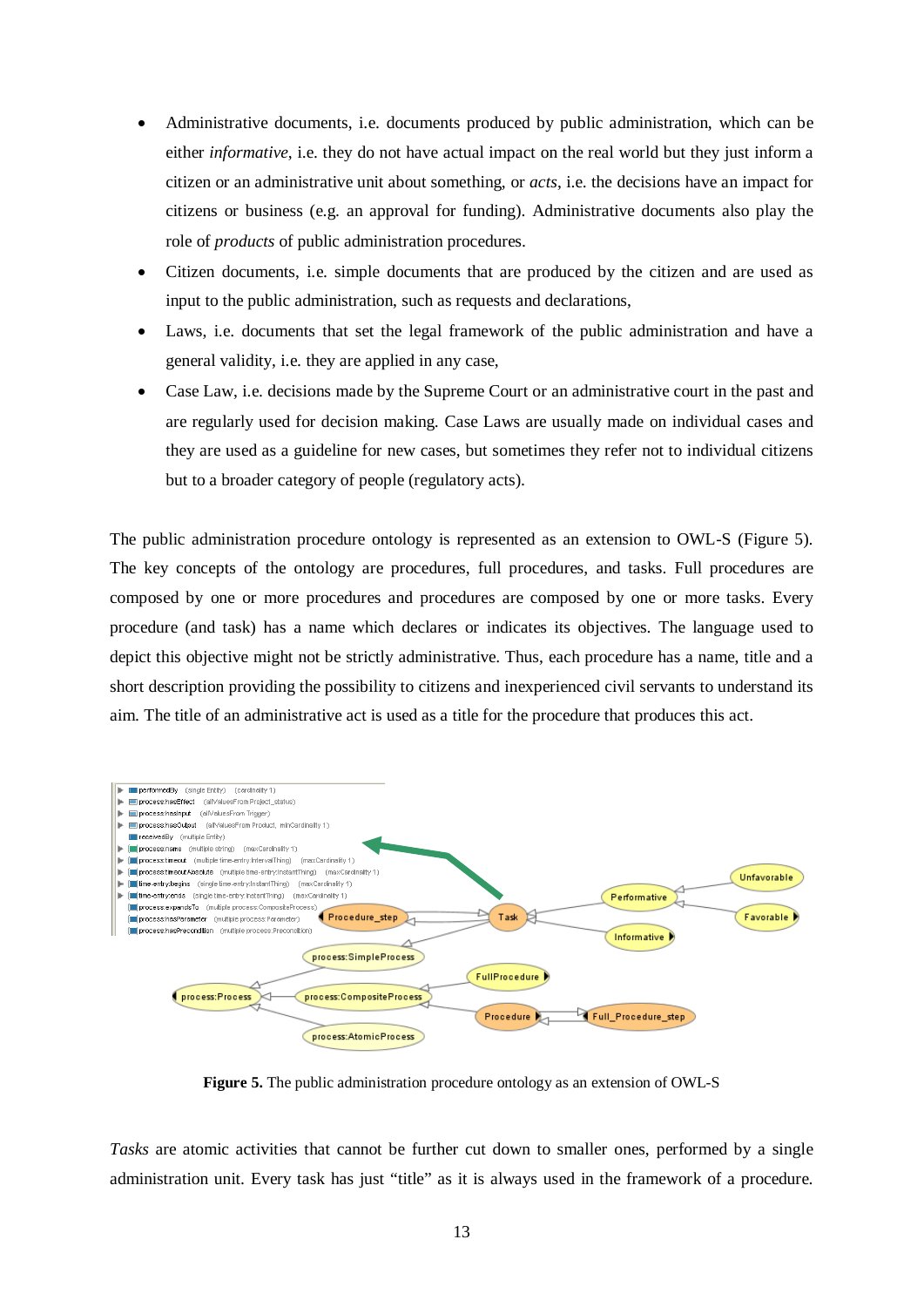The title of the task is the same with the title of the administrative act or the informative document the task produces. Every task has as input any kind of text, namely administrative, legal, etc. The output of the task is the document that it produces.

We call *procedure* [\(Figure 5\)](#page-12-0) each integrated part (or step) of a *full procedure* (service), which includes at least one informative task (i.e. it tries to find or notify some information from/to another unit) and only one "performative" task (i.e. it produces a single act). "Performative" and informative tasks in the same procedure may not be performed by the same administrative entity. In certain circumstances, where only one act is produced by an administrative unit, the informative part may be included in the announcement/notification of the act. No further informative task is performed then.

Furthermore, in certain procedures and due to communicative barriers, set by the administration hierarchy, the unit which produces an act and the unit that communicates it to the interested parties may be different. The latter is the one that receives the act in the first place, as it affects its world.

We study public administration procedures whose products address to the organization's external environment. This environment includes citizens/businesses, other public organizations and public servants acting as citizens. Thus we are not interested in internal trivial, routine processes that produce no document for one of the previous actors/entities.



**Figure 6.** Specializations of OWL-S Service, Service Profile and Service Model

<span id="page-13-0"></span>We call *Full procedure* a number of procedures intertwined. A full procedure may reflect to the provision of a service to one or several entities (property *providedTo*). [Figure 6](#page-13-0) shows the specializations of the OWL-S service, service profile and service process model classes. Procedures may be sequential or in an acyclic graph. In our ontology, we adopt the control constructs of OWL-S. Some examples of procedures that can be represented using our ontology are:

- 1. Hierarchical control that is anticipated by a law.
- 2. Hierarchical control that is performed due to objections/appeals.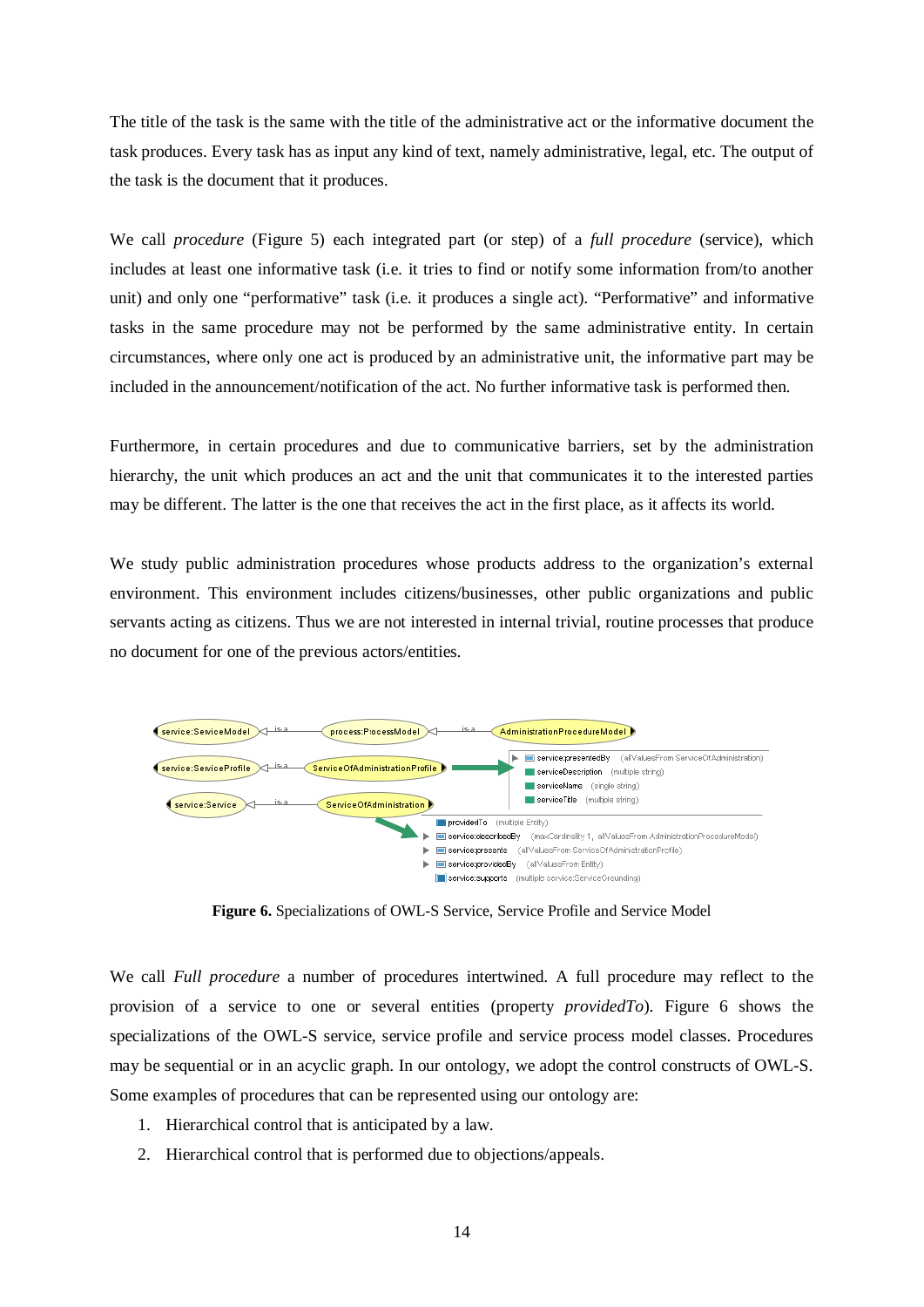- 3. Communication between public organizations due to joint responsibilities for the expression of agreement in order for a project to accomplish.
- 4. Sequential procedures that lead to the provision of a service.

Finally, [Figure 7](#page-14-0) shows the input/output parameters for the public administration procedures and tasks, as specializations of the corresponding OWL-S constructs. Notice that input to a public administration procedure can be any document, which is called Text or Trigger, because it triggers a procedure, including also laws, etc., while outputs (or products) are only the administrative documents.



**Figure 7.** Parameters of Public Administration Procedures.

## <span id="page-14-0"></span>**5.1.3 Functionality of the Document Templates**

In this section we briefly present how document templates are used, through the Administrative Procedure Wizards, to help the civil servant in producing administrative documents as a product of a well-defined procedure. The wizards are guided via the public administration ontology presented above. Each special document class of the ontology, such as the ones presented in the next section, defines a document type or a template which is produced by a certain full procedure type, which again is represented by a special full procedure class. The full procedure type is analyzed to a certain process model of multiple procedure types, which again are analyzed into a series of tasks types.

The user can select a full procedure type from the leaves of the procedure type hierarchy. Then, the system retrieves the corresponding document type from the constraints of the *process:hasOutput* property. The full procedure type also leads to the corresponding process model (through the *process:composedOf* property) and the component process types. Each procedure type then is implemented through a series of tasks types. So, selecting a full procedure type has as a result the appearance of the *tasks* (i.e. simple steps) that are required to complete a full procedure.

When the user selects a task type, a specific output document type (either informative or act) appears in the screen. It usually gives two fields: "preamble" and "reasoning" (or grounds). In certain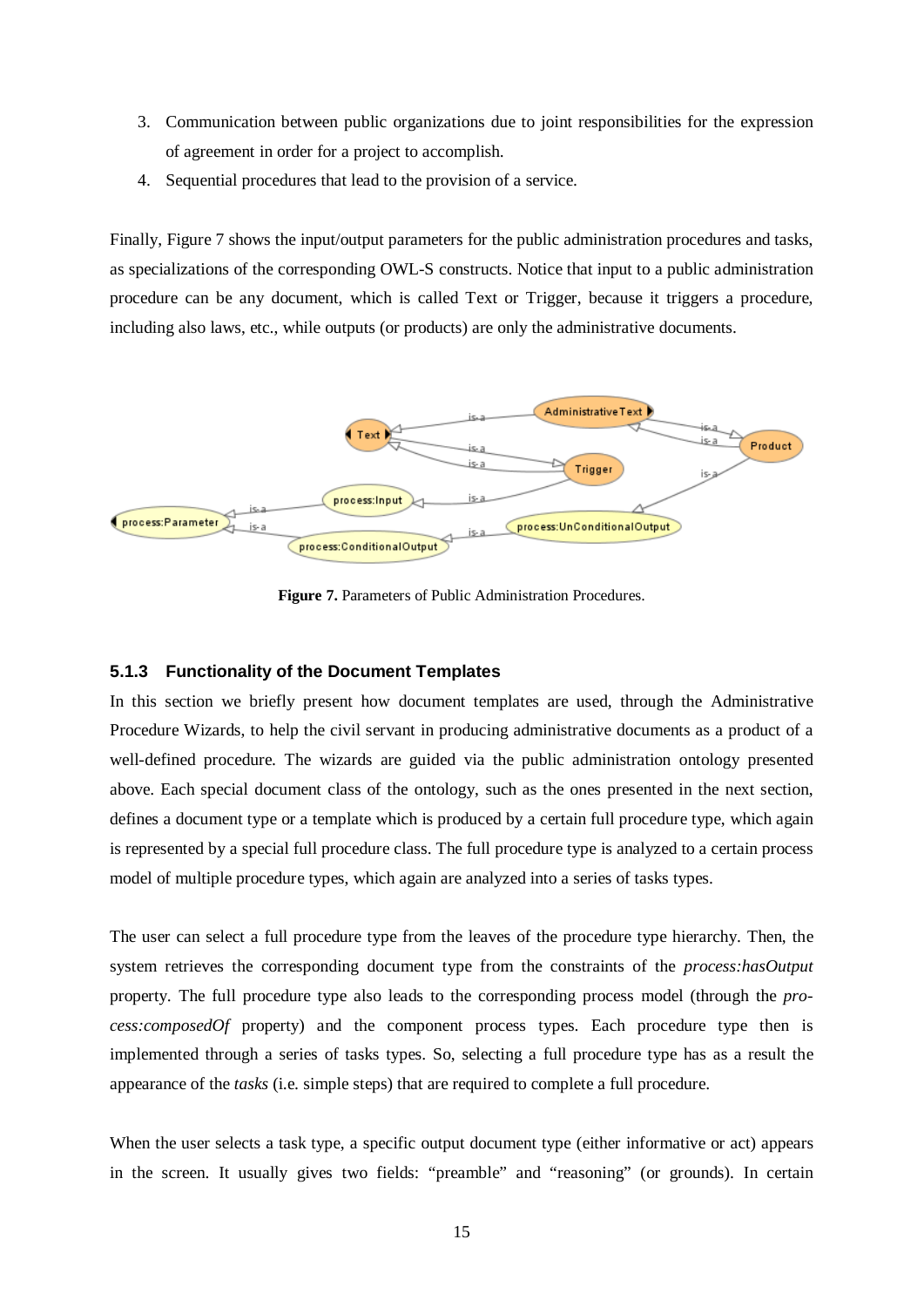procedures only the informative part may exist. The "performative" task leads then to the procedure templates of the department which produces this act.

Selecting the *preamble* a template of metadata appears. Some entries in the template regard laws and norms that are default, while other entries include possible document types about administrative texts that the preamble may refer to. Clicking on the default entries the user may retrieve the whole document. If the metadata refer to a paragraph or an article one can access only the certain part of the text. Clicking on the document types the user may select specific documents from a list.

Selecting *reasoning* one may find metadata of case law, opinions and related administrative acts, organized into corresponding categories. Clicking on these categories one can access the supportive material referring to this specific part of the procedure.

Furthermore our system provides support in the following circumstances:

- In the occasion of an administrative unit which has to accomplish a rare/special procedure, like a procurement or a responsibility that was transferred to it.
- To a citizen/business which received an administrative act and wants to verify its substantiation.

In both occasions there is a need to understand the legal framework which had been taken into consideration, other similar acts that were produced, and their status after an appeal.

To support this functionality one can search using the title of the administrative act that he/she is interested in. The system will lead him/her to the task that produces this act. There he/she may check the status of the act or monitor the total procedure.

An additional help is provided by guided dialogues, for users who have no certain information needs. One can navigate, answering questions, through the procedures of an organization. Dialogues lead from service goals (i.e. total procedures titles) to procedure and task goals (titles). Finally, he/she would be able to decide about the procedure or task that is interested in, reading their descriptions.

## **6 Case Study**

In order to better demonstrate the flexibility of the representation scheme achieved by the proposed ontology we study an example of a full public administration procedure [\(Figure 8\)](#page-16-0), concerning the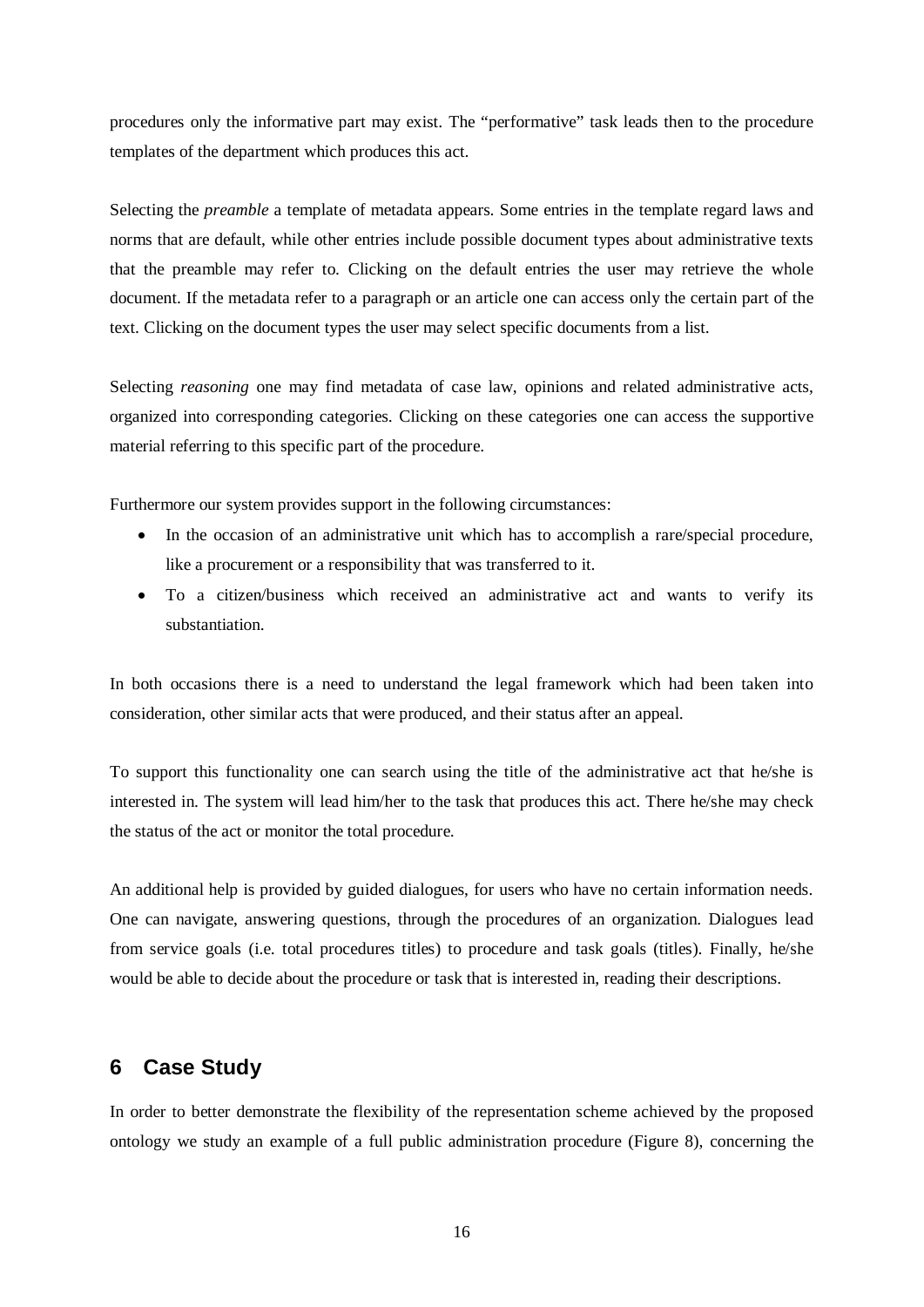approval of credit by the Public Investment Program (PIP) for a project implemented by a local authority that is going to be funded by a Regional Operational Program (ROP).



**Figure 8.** Example of an administrative service (full procedure) and its environment.

<span id="page-16-0"></span>In order for an "approval of credit"<sup>1</sup> to be provided to a project, four public administration units are involved: The unit which implements the project (e.g. municipality of Thessaloniki), the Managing authority of the Operational Program (e.g. Regional Operational Program of Central Macedonia), the Greek Ministry of Finance and a Directorate of the Region (e.g. Directorate of Planning and Development of the Region of Central Macedonia).

The full procedure consists of three procedures. The first one is about the subsumption of the project in ROP. Triggering of this procedure is being made by the application of a public administration unit (e.g. municipality of Thessaloniki) for this reason (task 1). This application is addressed to the managing authority of the operational program (e.g. the Regional Operational Program of the Region of Central Macedonia). The managing authority is checking on some requirements of the project and when these are fulfilled it decides the subsumption of the project. In that case it informs both the applicant unit and the Region (e.g. Region of Central Macedonia) (task2).

At that time the second procedure takes place. The relevant Directorate (e.g. Directorate of Planning and Development) suggests the subsumption of the certain project to the PIP sending the appropriate

 $\overline{a}$ 

 $1$  Credit approval is the prerequisite for the payment of a project's activities.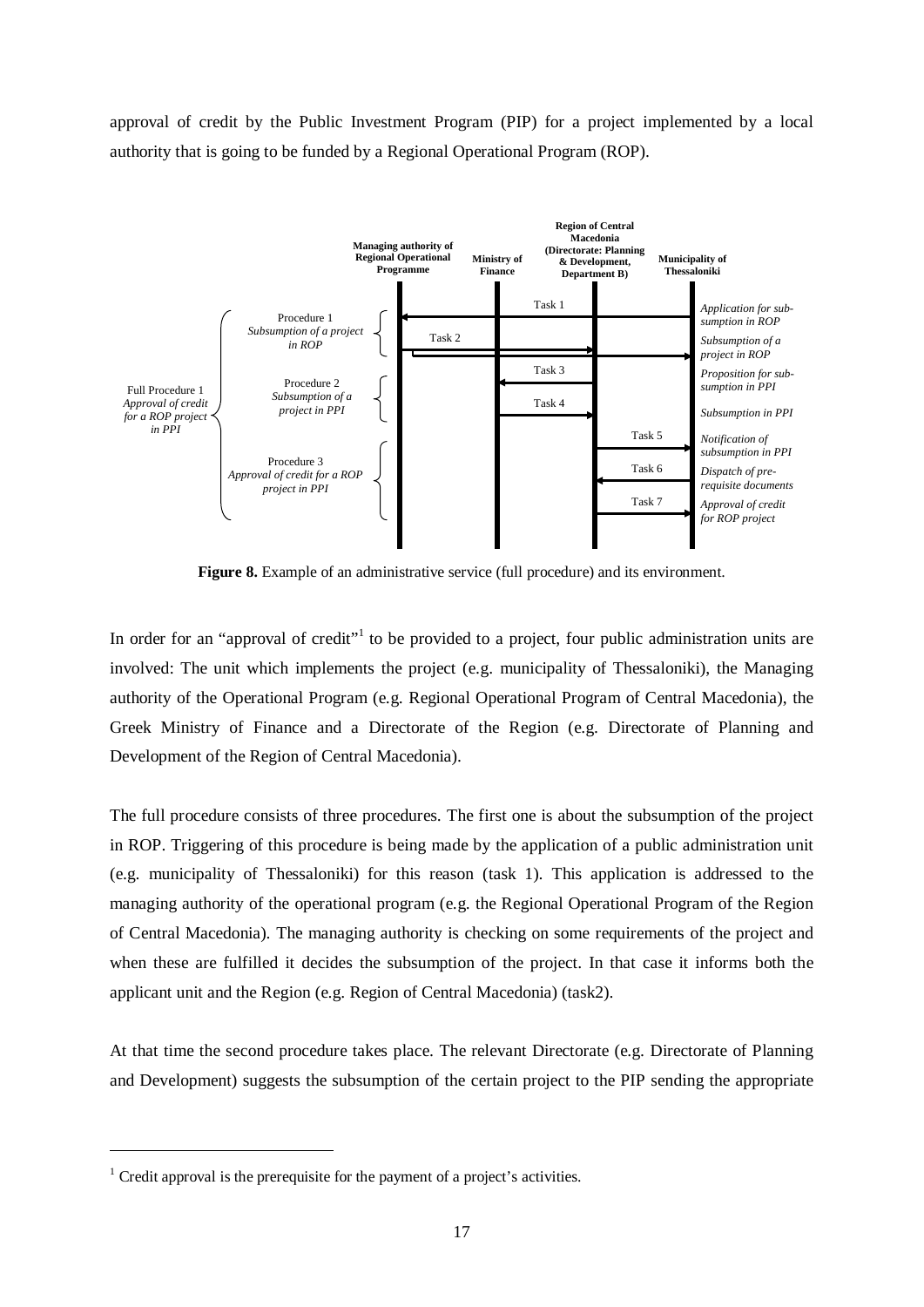suggestion to the Ministry of Finance (task 3). The ministry of Finance decides the subsumption of the project in the PIP and informs the above Directorate of the Region (task 4).

Then the third procedure is being triggered. The Directorate of the Region informs the applicant unit (municipality of Thessaloniki) about the subsumption of the project in PIP and guides it for the next steps, asking for certain documents and decisions that this unit is obliged to send in order for the third procedure (consequently for the full procedure) to be continued (task 5). When the dispatch of the prerequisite documents is being held (task 6), the Directorate of the Region decides for the "approval of credit" and informs the applicant unit (municipality) about it and for the following steps and requirements in order certain activities of the project to be paid (task 7).

In order this full procedure to be implemented a number of documents are circulated among the above four public administration units. Specifically, for the Directorate of Planning and Development, Department B of the Region (e.g. Region of Central Macedonia) these documents are (shown in [Figure 12\)](#page-19-0):

- Notification about the subsumption of a project in ROP and **suggestion** to the Ministry of Finance for the subsumption of the project in PIP **(informative).**
- **Notification** to the applicant unit for the subsumption of the project in PIP and instructions for further actions **(informative).**
- **Approval** of credit for ROP/PIP project **(act)**.

These documents have certain structure and similar content and are repeated for thousands of projects. The system proposed is capable to facilitate these recurring tasks, using the ontology presented in the previous section, as it shown in the next subsection.

## *6.1 Implementation of the Case Study*

In order to implement this case study in our ontology, we created several special classes, as specializations of the ontology classes we presented in the previous section. The full procedure of the case study is called *Project subsumption in PPI full procedure* [\(Figure 9\)](#page-18-0). Notice that since this special type of full procedure should be re-usable in many special cases of approving credits for projects, it needs to be a class. Furthermore, the three procedure types that comprise the full procedure and the seven tasks types identified in the case study above are also shown in [Figure 9.](#page-18-0) 

Each procedure (or full procedure) type needs to be associated with a process model. This is done through restrictions on the *process:composedOf* property (see [Figure 9\)](#page-18-0). In this case study only the sequential process model is used, as shown in [Figure 10.](#page-18-1) The process model that corresponds to the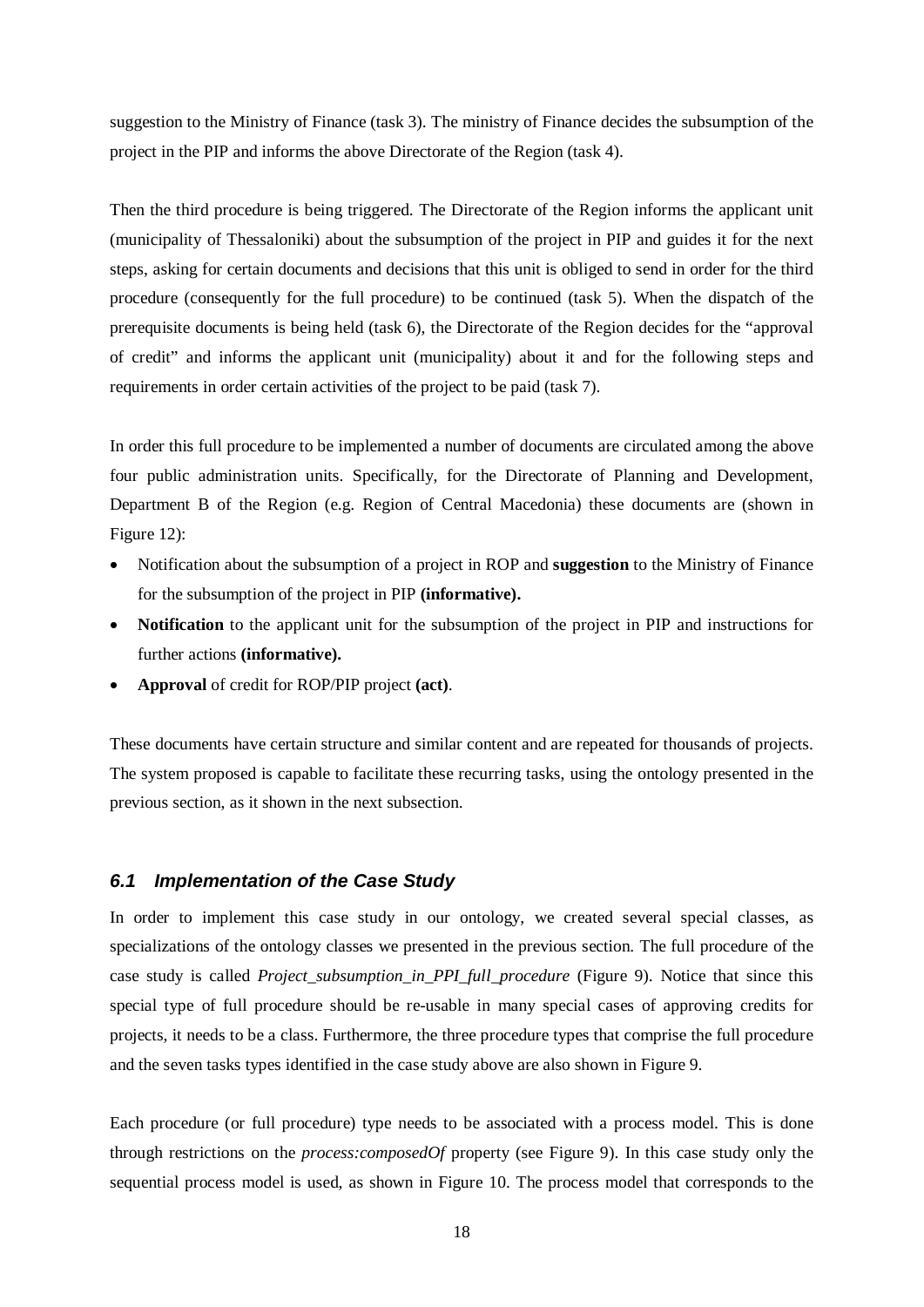full procedure of the case study is called *Project* subsumption in PPI full procedure control. Notice the convention that the name of the process model of each procedure is constructed by adding the "*\_control*" suffix at the corresponding procedure name.

Furthermore, the full procedure of the case study is "wrapped" with a corresponding service and service profile, and the relevant process model is wrapped with a service model [\(Figure 11\)](#page-18-2). The connection between the service model and the full procedure is done through the restrictions of the *process:hasProcess* property.



Figure 9. Tasks, Procedures and Full Procedures of the case study.

<span id="page-18-0"></span>

Figure 10. Sequential process models of the case study.

<span id="page-18-1"></span>

<span id="page-18-2"></span>Figure 11. Service, service profile and service model of the case study.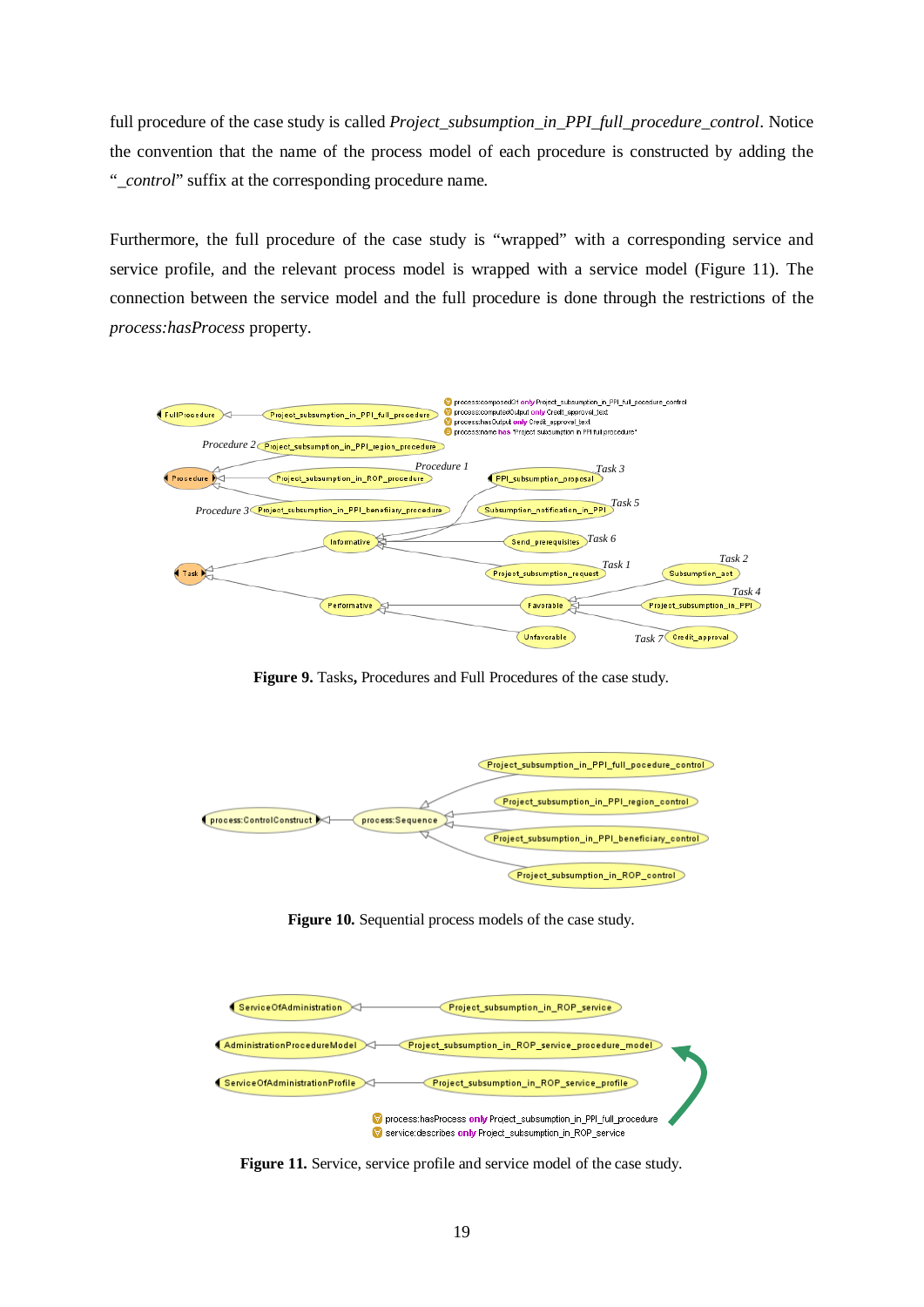Finally, the administrative document types used in the case study are shown in [Figure 12.](#page-19-0) [Table 1](#page-19-1) shows how these document types are related to the tasks of the case study [\(Figure 9\)](#page-18-0), i.e. which document types are input and output to each task type. Notice that the connection between each document type and the corresponding full procedure, procedure, and task type that produces it is established through restrictions on the *producedByFullProcedure*, etc., properties. Furthermore, notice in [Figure 12](#page-19-0) how a document type (namely a template) is constrained to use certain other documents, such as laws, through e.g. its *preamble*.



**Figure 12.** Administrative Documents of the case study.

<span id="page-19-1"></span><span id="page-19-0"></span>

|                | Task                            | <b>Input Documents</b>          | <b>Output Document</b>          |
|----------------|---------------------------------|---------------------------------|---------------------------------|
|                | Project subsumption request     |                                 | Request_for_ROP_subsumption     |
|                | Subsumption act                 | Request for ROP subsumption     | Subsumption_act_text            |
|                | PPI_subsumption_proposal        | Subsumption_act_text            | PPI_subsumption_proposal_text   |
| $\overline{4}$ | Project_subsumption_in_PPI      | PPI_subsumption_proposal_text   | Project_subsumption_in_PPI_text |
|                |                                 | Subsumption act text            |                                 |
|                | Subsumption_notification_in_PPI | Project_subsumption_in_PPI_text | Subsumption_notification_text   |
| 6              | Send_prerequisites              | Subsumption_notification_text   | Prerequisite_documents_text     |
| 7              | Credit_approval                 | Prerequisite documents text     | Credit_approval_text            |
|                |                                 | Project_subsumption_in_PPI_text |                                 |
|                |                                 | Subsumption act text            |                                 |

**Table 1.** Input/Output Documents for the Tasks of the Case Study

Concerning instances, in this case study we have implemented one such instance of a full procedure that produces one instance of a credit approval document, using all the procedure, task, document and administrative unit types presented above. [Figure 13](#page-20-0) shows the sample credit approval document instance (*credit\_approval\_29*), whereas [Figure 14](#page-20-1) shows a small fragment of the instance graph that is centered on this instance. In the instance graph, nodes are instances and links are the relationships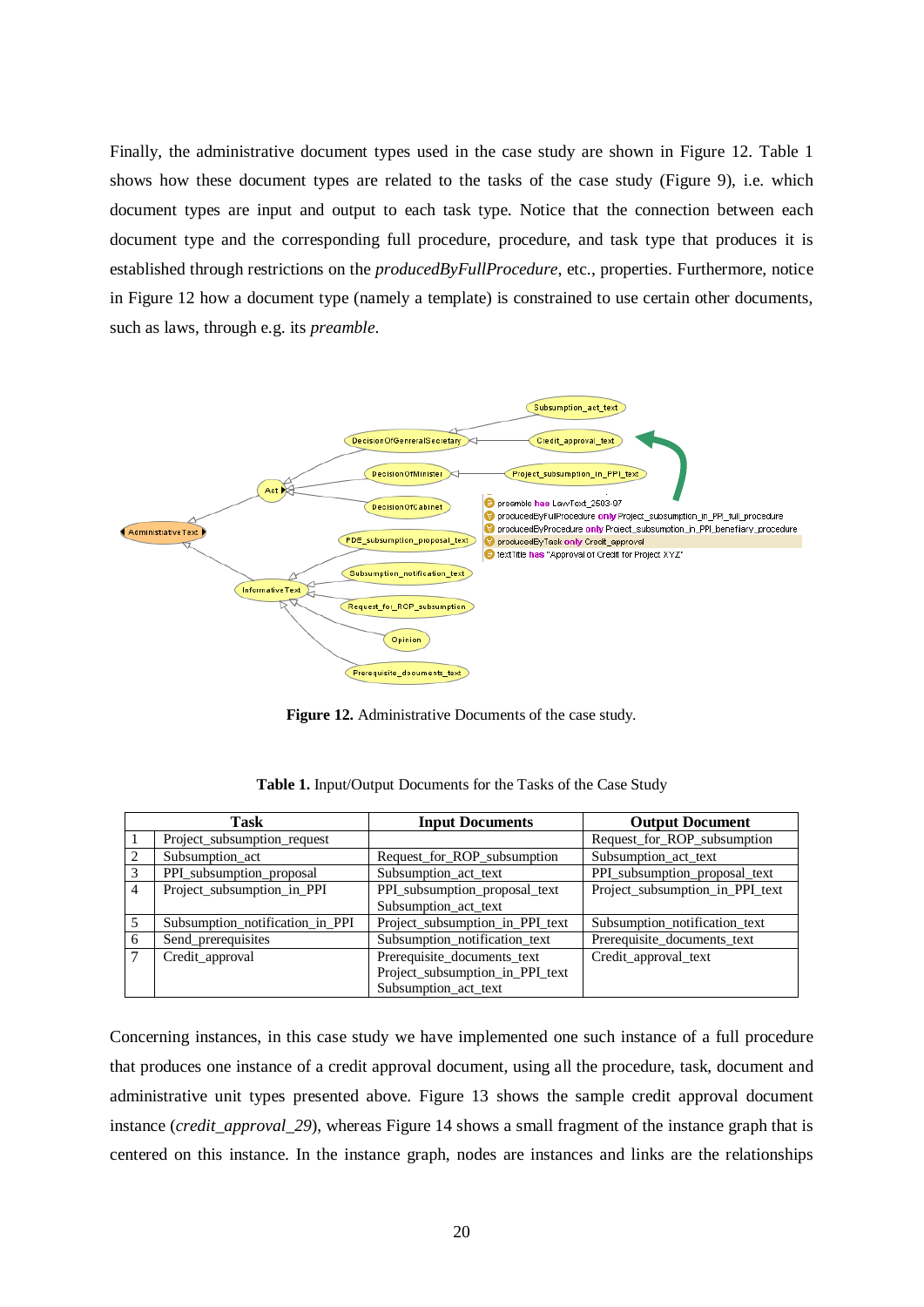between them, namely the object properties that link one instance to another. In total, there are 62 such instances.



**Figure 13.** A credit approval document instance**.**

<span id="page-20-0"></span>

<span id="page-20-1"></span>Figure 14. Fragment of the instance graph of the case study.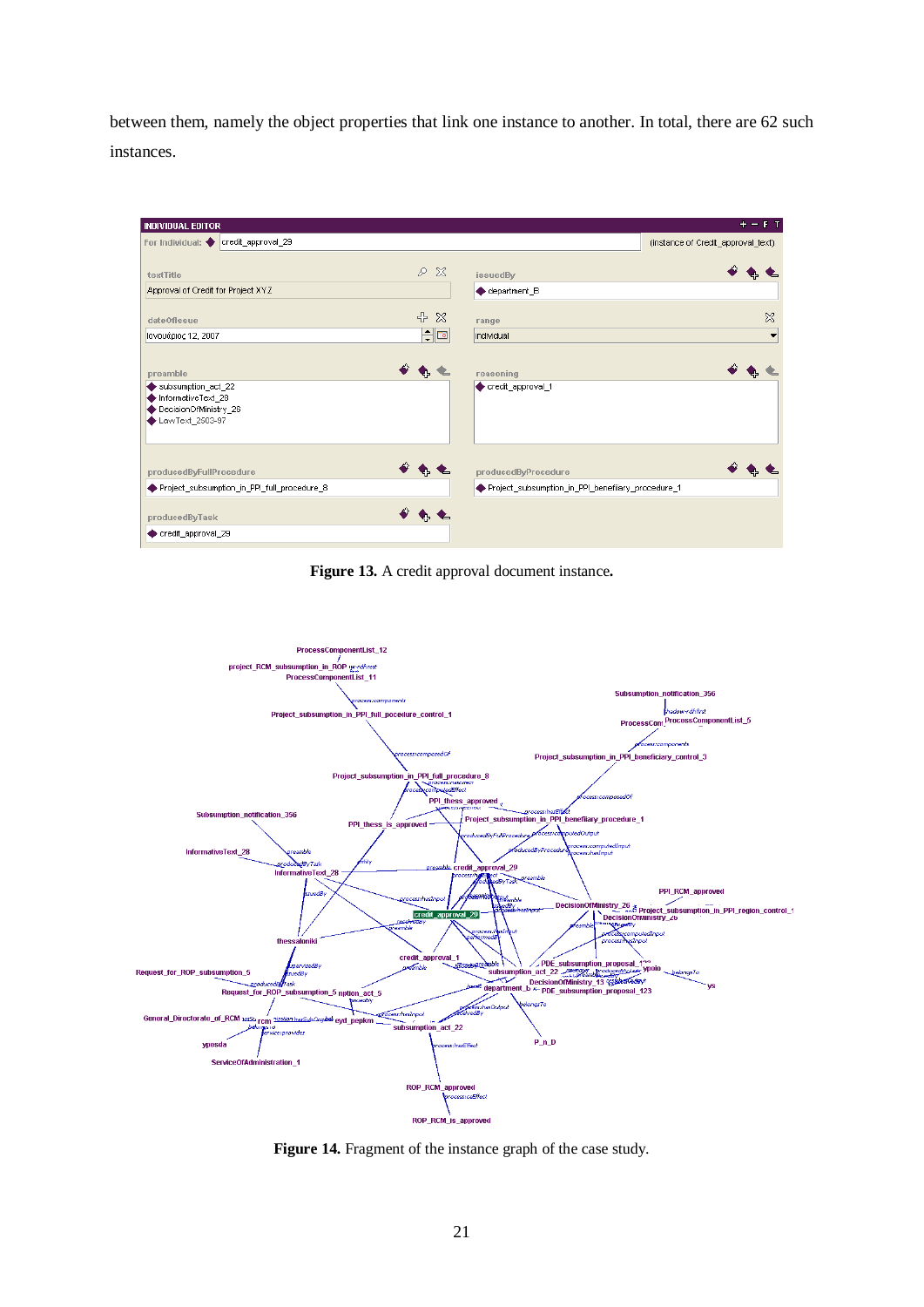# **7 Conclusions**

The new challenge for public administration is the exploitation of its knowledge sources, in order to refine its internal processes and provide better services. This article describes a process oriented knowledge management system that provides specified knowledge for administrative procedures. It also gives the opportunity to citizens and civil servants to identify a decision's status concerning reasoning completeness. They can identify its validation in the real world after a potential judicial testing too.

Due to the great overload of legal norms that exist in Greece, there is a true need for help to civil servants who use legislation, in order to maintain an updated version. The aim is to get "knowledgepowered organizations", i.e. organizations where knowledge management happens in the background as part of the day-to-day job [\[24\].](#page-23-14) In addition, the system links semantically public administration, as it leads through sharing of common practice and terminology to the adoption, not only of a common language but of a common rationale. When this rationale has to be revised, this could be done throughout the whole administration without finding other channels to communicate such a change. This facilitates present and future managerial shifts.

Public organizations may provide the same services that are differentiated on account of the importance (e.g. amount of the investment) or the spatial responsibility. Interconnecting full procedures or services we might lead to similar procedures and tasks which will lead to national operational and semantic standards. Thus the overall management of public administration is being promoted.

Both legal norms and administrative practices/procedures become accessible to citizens and businesses, which may easily raise arguments and objections. In parallel, public servants may provide services in an easy way having quick access to a complete and sound legal and administrative framework.

The creation of this knowledge management scheme is very important for knowledge storing right after its creation or transformation from tacit to explicit. It promotes and supports the principle of "good administration". During a production of an act or promulgation many organizations reinvent the wheel, sometimes in the wrong way. Furthermore, the maintenance of knowledge could be easily handled by the "experts" of the public administration units, which are the actual public servants, in a manner similar to [\[11\].](#page-22-11)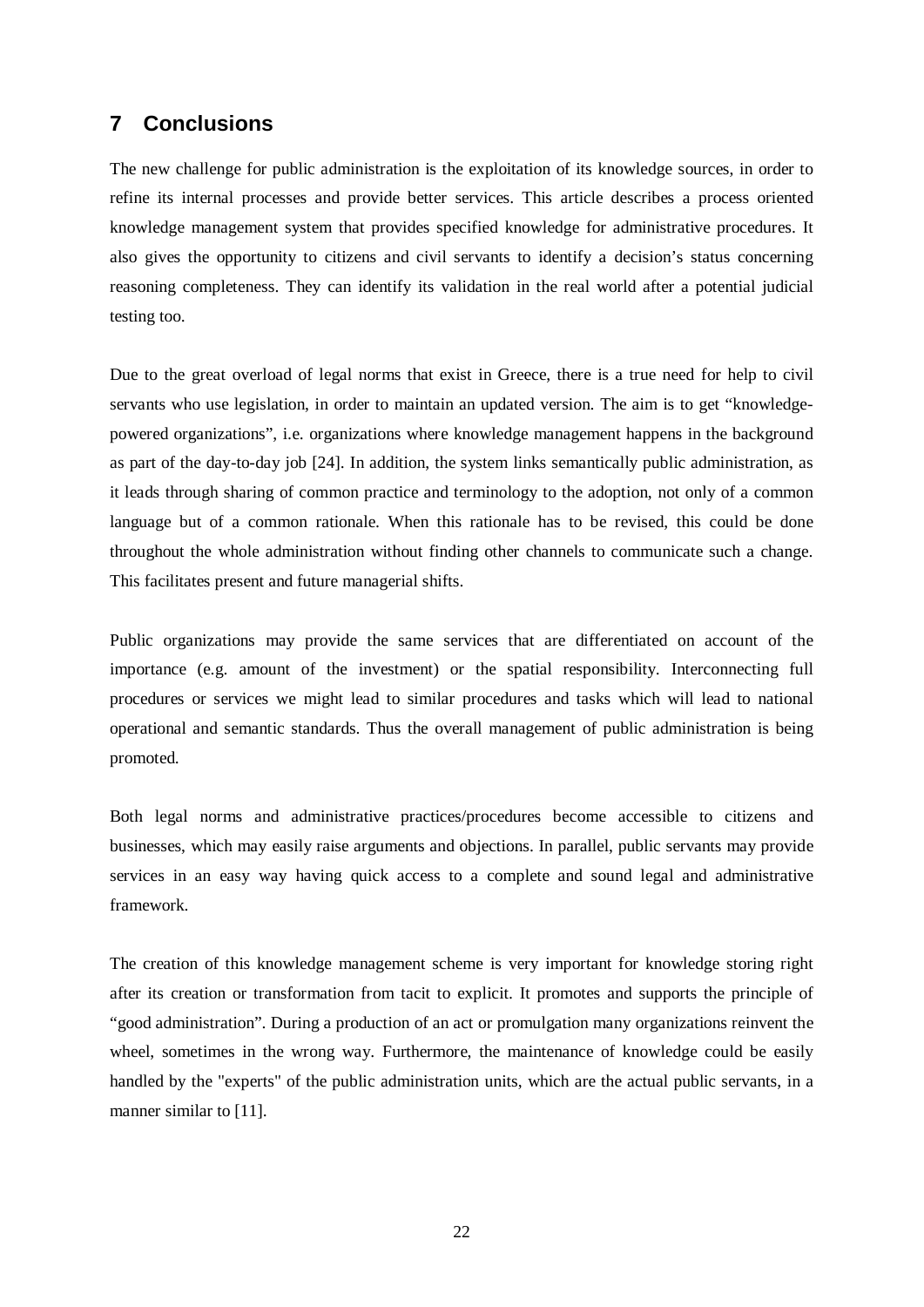The advantage in comparison to existing systems of case law retrieval is that only jurisprudence that refers to a certain act is retrieved. This is facilitating, as a certain mixture of legal norms could produce a significantly different rationale than each norm separately. All supportive material concerning act's grounds is connected with the specific act and refers to its background. Still, in similar administrative cases, where the legal framework is the same, a similar decision has to be taken establishing semantic and linguistic unity.

Finally, the proposed system creates a strong managerial benefit for the public sector affecting both efficiency (speeding up recurring tasks) and effectiveness (assisting the production of sound decisions).

## **8 References**

- <span id="page-22-5"></span>[1] Abecker A., Sheth A., Mentzas G., and Stojanovic L., (2006), "Semantic Web meets eGovernment", Papers from 2006 AAAI Spring Symposium Technical Report SS-06-06 158 pp.,
- <span id="page-22-2"></span>[2] Alavi M., Leidner D.E., (2001) Review: knowledge management and knowledge management systems: conceptual foundations and research issues, MIS Quarterly 25(3), pp. 107–136.
- <span id="page-22-9"></span>[3] Casanovas P., Poblet M., Casellas N., Contreras J., Benjamins V. R., and Blazquez M.,( 2005) "Supporting newly-appointed judges: a legal knowledge management case study", Journal of Knowledge Management vol. 9 no. 5, , pp. 7-27,
- <span id="page-22-3"></span>[4] Chang L.K., Lee S., Kang I.W., (2005), KMPI: measuring knowledge management performance, Information and Management 42(3), pp. 469–482.
- <span id="page-22-8"></span>[5] DIP project, http://dip.semanticweb.org
- <span id="page-22-6"></span>[6] EIF **E**uropean **I**nteroperability **F**ramework, 2004 [\(http://europa.eu.int/idabc\)](http://europa.eu.int/idabc) Luxembourg: Office for Official Publications of the European Communities, 2004
- <span id="page-22-10"></span>[7] Grandi, F., Mandreoli, F., Martoglia, R., Ronchetti, E., Scalas, M., and Tiberio, P., (2005) "Personalized access to multi-version norm texts in an e-government scenario", In Proceedings of the Fourth International Conference on Electronic Government (EGOV 2005), 281–290. LNCS No. 3591.
- <span id="page-22-0"></span>[8] Irma B., Rajiv S., (2001), Organizational knowledge management: A contingency perspective, Journal of Management Information Systems 18(1), pp. 23–55.
- <span id="page-22-7"></span>[9] Johnson P., Zualkernan I., Garber S., (1987) Specification of expertise, International Journal of Man-Machine Studies 26, , pp. 161–181.
- <span id="page-22-4"></span>[10] King W.R., (2005) Knowledge Transfer, in: D. Schwartz (Ed.), Encyclopedia of Knowledge Management, Idea Group Publishing.
- <span id="page-22-11"></span>[11] Lepouras, G., Vassilakis, C., Halatsis, C., and Georgiadis, P. (2007), Domain expert user development: the smartgov approach. Commun. ACM 50, 9 (Sep. 2007), 79-83.
- <span id="page-22-1"></span>[12] Malhotra Y., (2002), Enabling knowledge exchanges for e-business communities, Information Strategy 18(3), , pp. 26–31.